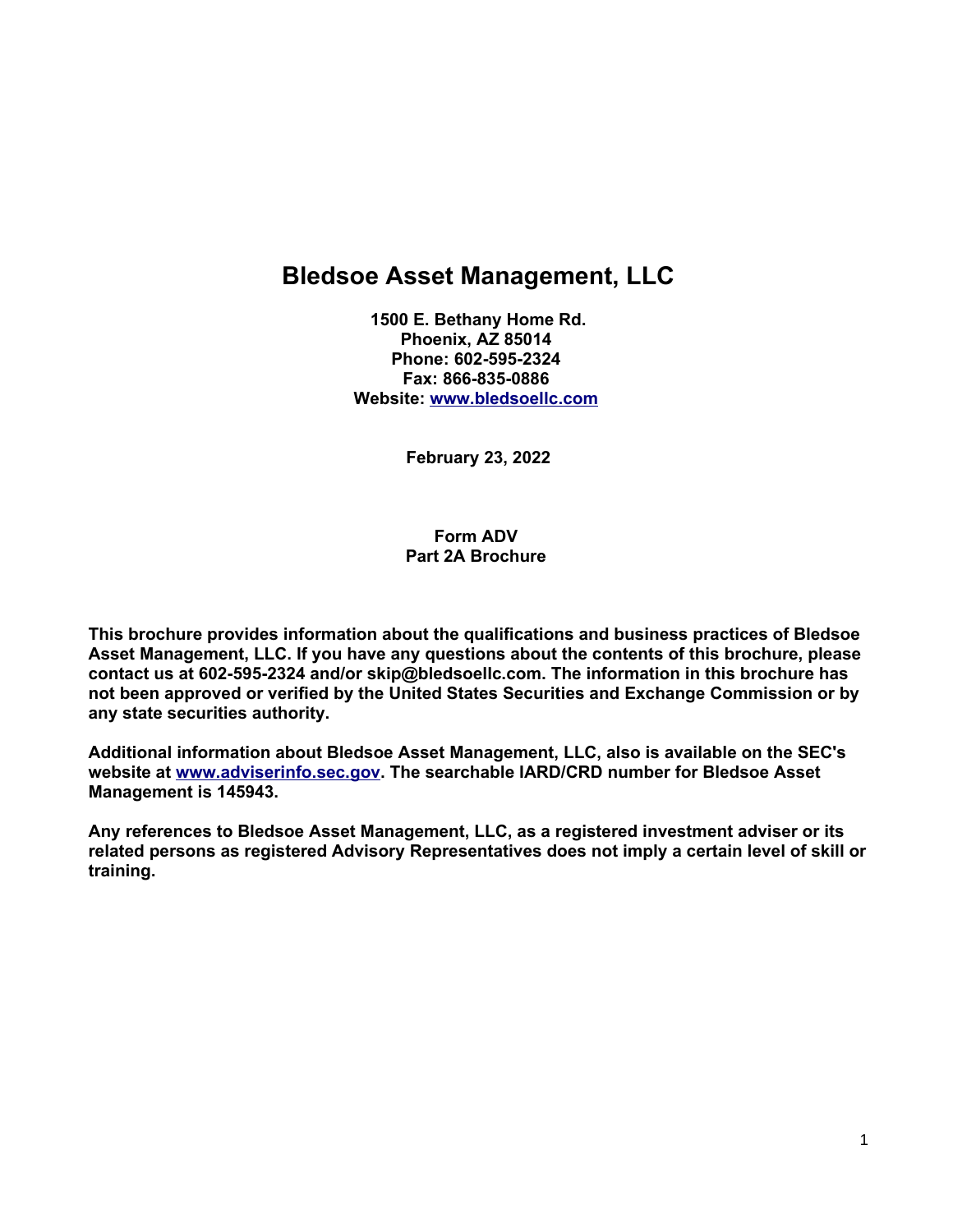## **Item 2 Material Changes**

At least annually, this section will discuss only specific material changes that are made to the Bledsoe Asset Management (BAM) brochure and provide you with a summary of such changes. Additionally, reference to the date of the last annual update to this brochure will be provided.

Our last annual updating amendment occurred on March 23, 2021. Since that time, we made the following changes to our brochure:

#### *2022 February*

- Item 4 Updated to disclose that when making rollover recommendations, and for purposes of complying with the DOL's Prohibited Transaction Exemption 2020-02 ("PTE 2020-02") where applicable, we provide an acknowledgment that when we provide investment advice to you regarding your retirement plan account or individual retirement account, we are fiduciaries within the meaning of Title I of the Employee Retirement Income Security Act and/or the Internal Revenue Code. The way we make money creates some conflicts with your interests, so we operate under a special rule that requires us to act in your best interest and not put our interest ahead of yours.
- Item 12 Revised to disclose that Schwab is also compensated by earning interest on the uninvested cash in your account in Schwab's Cash Features Program.

#### *2021 April*

- Item 4 was revised to disclose that Bledsoe Asset Management, LLC, a state-registered investment adviser from 2008 to 2021, filed for registration with the Securities and Exchange Commission in April 2021.
- Items 4, 5, 7, 10, and 13 were revised since BAM no longer offers third party investment adviser referral services.
- Item 5 was amended to disclose that our financial planning fees are payable 50% upfront upon signing our financial planning agreement, and the balance due upon receipt of our invoice.
- In Item 8, we explain that BAM's Investment Committee makes decisions regarding portfolio changes and asset allocation.
- In Item 13, we disclose that the underlying securities within the Asset Management Program accounts are continuously monitored. Reviews are conducted by Advisory Representatives.
- Item 18 was updated to state that BAM will not require you to prepay more than \$1,200 or more and six or more months in advance of receiving the advisory service.
- Item 19 was revised since this section is no longer applicable as it applies to state-registered firms. BAM is registered with the Securities and Exchange Commission.

Copies of our updated brochure and brochure supplements are available to you free of charge and may be requested by contacting us at 602-595-2324 and/or skip@bledsoellc.com.

Additional information about BAM is also available via the SEC's website ww.adviserinfo.sec.gov. The IARD number for BAM is 145943. The SEC's website also provides information about any persons affiliated with BAM who are registered, or are required to be registered, as Advisory Representatives of BAM.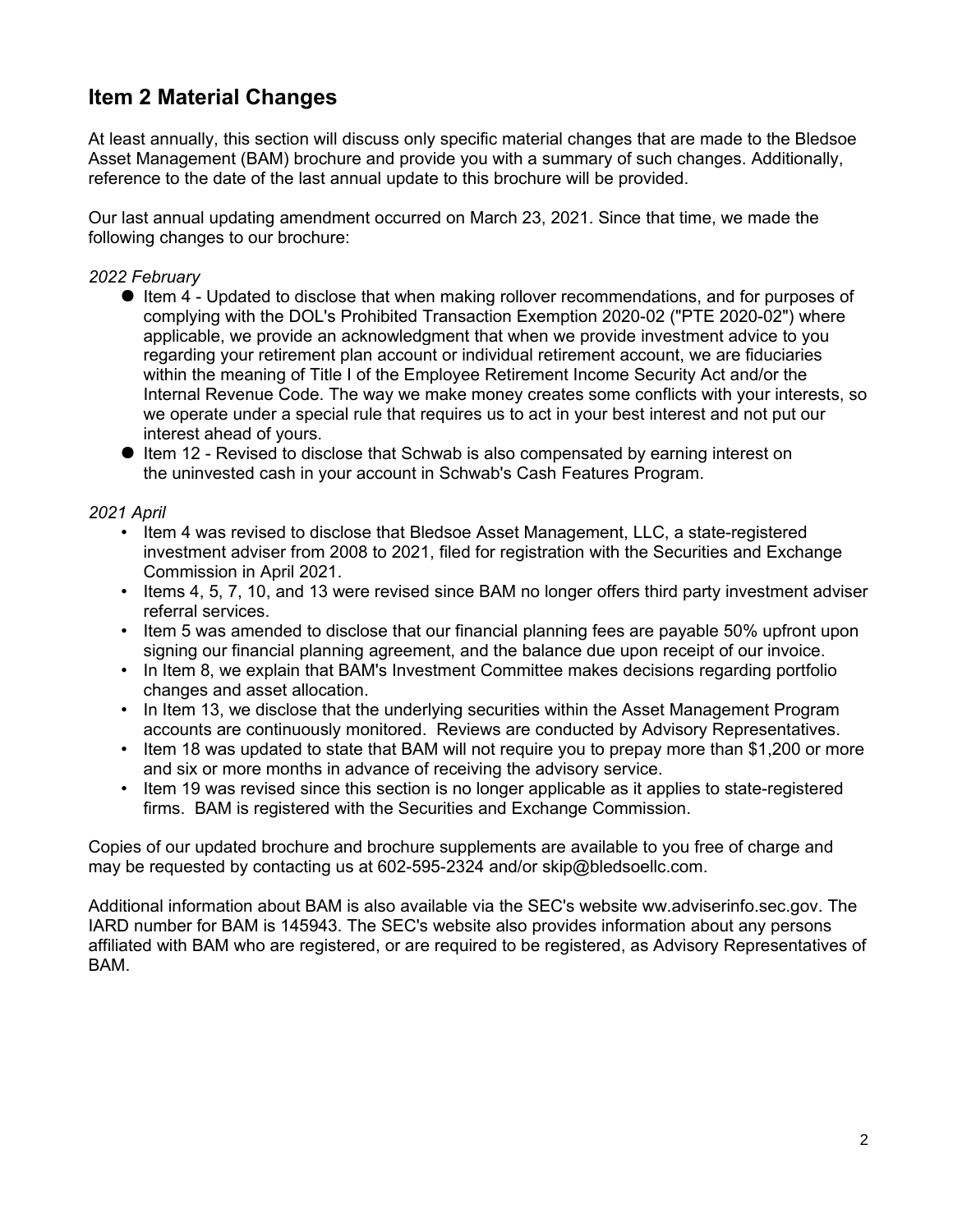# **Item 3 Table Of Contents**

| Item 1 Cover Page                                                                                 | Page 1  |
|---------------------------------------------------------------------------------------------------|---------|
| Item 2 Material Changes                                                                           | Page 2  |
| Item 3 Table Of Contents                                                                          | Page 3  |
| Item 4 ADVISORY BUSINESS                                                                          | Page 4  |
| Item 5 FEES AND COMPENSATION                                                                      | Page 7  |
| Item 6 PERFORMANCE-BASED FEES AND SIDE-BY-SIDE MANAGEMENT                                         | Page 9  |
| Item 7 TYPES OF CLIENTS                                                                           | Page 9  |
| Item 8 METHODS of ANALYSIS, INVESTMENT STRATEGIES, and RISK of LOSS                               | Page 9  |
| <b>Item 9 DISCIPLINARY INFORMATION</b>                                                            | Page 15 |
| Item 10 OTHER FINANCIAL INDUSTRY ACTIVITIES and AFFILIATIONS                                      | Page 15 |
| Item 11 CODE of ETHICS, PARTICIPATION or INTEREST in CLIENT TRANSACTIONS, and<br>PERSONAL TRADING | Page 16 |
| Item 12 BROKERAGE PRACTICES                                                                       | Page 17 |
| Item 13 REVIEW of ACCOUNTS                                                                        | Page 18 |
| Item 14 CLIENT REFERRALS and OTHER COMPENSATION                                                   | Page 19 |
| Item 15 CUSTODY                                                                                   | Page 19 |
| Item 16 INVESTMENT DISCRETION                                                                     | Page 20 |
| Item 17 VOTING CLIENT SECURITIES                                                                  | Page 20 |
| <b>Item 18 FINANCIAL INFORMATION</b>                                                              | Page 20 |
| Item 19 REQUIREMENTS for STATE-REGISTERED ADVISERS                                                | Page 20 |
| Item 20 ADDITIONAL INFORMATION                                                                    | Page 21 |
|                                                                                                   |         |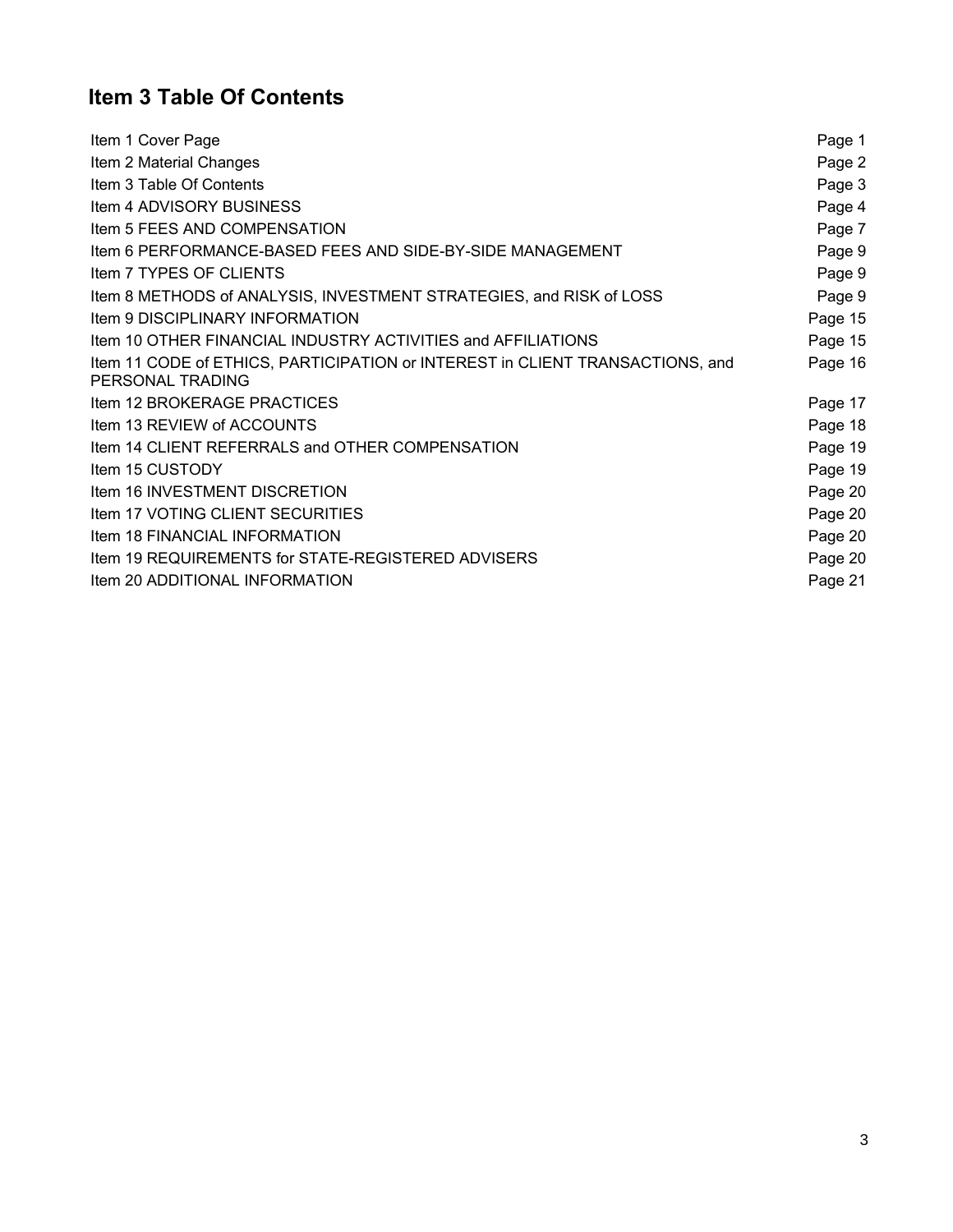## **Item 4 ADVISORY BUSINESS**

Bledsoe Asset Management, LLC (hereinafter referred to as "BAM"), was formed for the express purpose of providing investment advisory and financial planning services to members of the Public Safety community and their family and friends.

- A. BAM is a limited liability company formed under the laws of the State of Arizona in April 2000 and registered as an investment adviser with the State of Arizona from 2008 to 2021. BAM filed for registration with the Securities and Exchange Commission in April 2021. Bledsoe Asset Management, LLC is owned by Frank "Skip" Jackson, BAM's Manager. Additional business information about Skip and the Advisory Representatives who work with clients is disclosed on the supplemental brochures attached to this brochure.
- B. BAM offers the following advisory services, with each service more fully described below:
	- Asset Management
	- Financial Benefit Analysis
	- Financial Planning
	- Education Planning
	- Retirement Planning
	- Consulting Services.

We specialize in assisting clients to understand and develop strategies to take full advantage of their unique retirement benefits and avoid the common pitfalls of the very same retirement system.

#### **Asset Management Services**

An initial free, no-obligation meeting is offered to introduce BAM's services and fees. If it is jointly agreed to go forward, we will conduct a fact-finding session and have you sign the necessary paperwork to open an account and contract our services.

For engagements where only asset management services are requested, BAM will only collect a limited amount information from you that is sufficient enough to determine the most suitable investment recommendations. This includes basic financial information and your risk tolerance for loss. The financial information is collected during the fact-finding session and documented in a worksheet. Your tolerance for loss is determined based on our discussions with you and completion of a risk-tolerance questionnaire.

We offer four strategic model portfolios that serve as the foundation for our investment asset allocation service. They are: Conservative, Balanced, Moderate Growth, and Growth. Each of these portfolios can be modified to meet the specific needs of each client. The composition of the models will be adjusted based on market conditions. These adjustments most often occur quarterly, but on occasion may occur more frequently. After evaluating the information gathered by your Advisory Representative, we will determine which model portfolio would be most suitable for you. After portfolio selection, we customize your portfolio allocation, taking into consideration your limitations or restrictions, the market and economy at the time, and your financial situation, goals, and objectives.

Since our investment strategies and advice are based on each Client's specific financial situation, the investment advice we provide to you may be different or conflicting with the advice we give to other clients regarding the same security or investment.

Your Advisory Representative will schedule a meeting with you and recommend a portfolio allocation. If there are actionable items agreed on, responsibility for implementing the item and timeframes for completion are established. Upon your approval, we will implement the initial portfolio allocation. After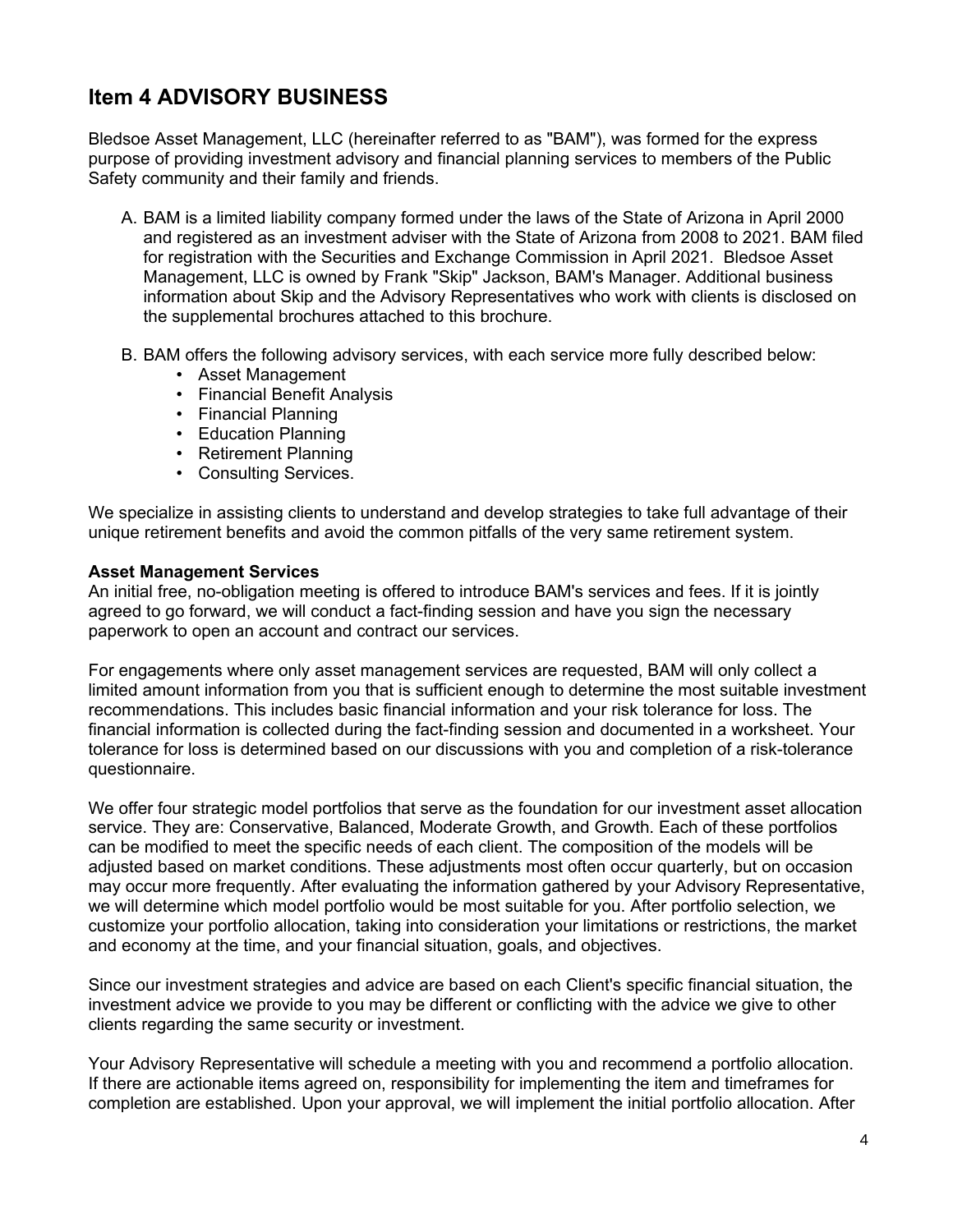we implement the initial portfolio allocation, with your written approval, we will provide continuous and ongoing management of your account using our own discretion to determine any changes to the account. Unless otherwise expressly requested by you, BAM will manage the account and will make changes to the allocation as deemed appropriate by the firm. BAM will determine the securities to be purchased and sold in the account and will alter the securities holdings from time to time, without prior consultation with you. Depending on your specific goals and objectives, we will generally hold positions in your account for the long term, even more than a year, or we may actively trade some securities holding such positions for periods of 30 days or less.

New accounts are invested based on BAM's discretion and the current market conditions. A number of items are taken into consideration when investing new money. These include, but are not limited to, market indicators and trends, the size of a clients' account to be invested, and BAM's discretion.

Our base strategic models are rebalanced periodically at BAM's discretion.

Our Advisory Representatives primarily use open-ended mutual funds including no-load and loadwaived or mutual funds purchased at net asset value (NAV) and exchange traded funds (ETFs). However, managed accounts are not exclusively limited to mutual funds and ETFs and may include stocks and bonds, certificates of deposits, annuities, options, government securities, REITs, and money markets.

If you elect to have your accounts managed on a non-discretionary basis, no changes will be made to the allocation of your account without prior consultation with you and your expressed agreement for each transaction.

As further described below, BAM has entered into a relationship to offer you brokerage and custodial services through Schwab Institutional, a division of Charles Schwab & Co., Inc. ("Schwab"). There is no affiliation between BAM and Schwab.

#### **Financial Planning and Retirement Planning Services**

For engagements involving complex financial planning with or without asset management services, the process can take several hours. The information is gathered through a questionnaire that you can either complete prior to or during the fact-finding meeting. We will gather financial information and history from you about your retirement and financial goals, investment objectives, investment horizon, financial needs, cash-flow analysis, cost-of-living needs, education needs, savings tendencies, and other applicable financial information to provide the planning services you request. The information is documented in our financial planning software. At this point a follow-up meeting will be scheduled to discuss the analysis of the financial plan.

Based on your needs, BAM will present the analysis of your situation, along with our recommendations, for steps to be taken to assist you to work toward your financial goals. Financial planning is available to all clients upon request.

The plan is based on your financial situation at the time and on the financial information you disclosed to our Advisory Representative. You need to be aware that certain assumptions may be made with respect to interest and inflation rates as well as the use of past trends and performance of the market and economy. However, past performance is in no way an indication of future performance. BAM cannot offer any guarantees or promises that your financial goals and objectives will be met. Further, you must continue to review the plan and update the plan based on changes in your financial situation, goals, or objectives or changes in the economy. **If your financial situation or investment goals or objectives change, you must notify BAM promptly of the changes.** You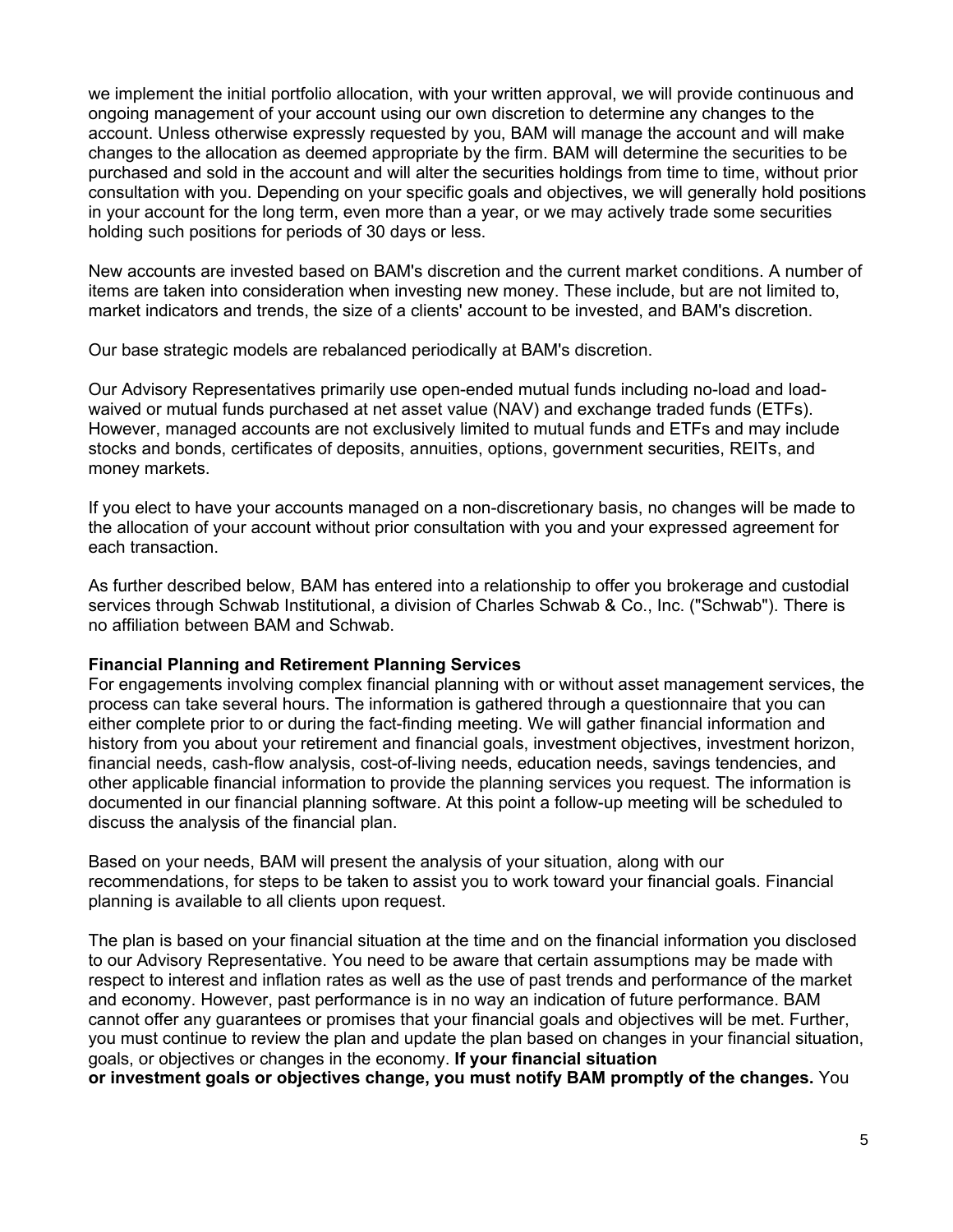are advised that the advice offered by BAM may be limited and is not meant to be comprehensive. Based on your specific needs or situation, you may need to seek the services of other professionals such as an insurance adviser, attorney, and/or accountant.

You are not obligated to implement planning advice through BAM. However, if you do choose to implement the plan with our firm, you will pay an advisory fee to us for additional services obtained such as Asset Management Services (refer to Item 5).

- C. As noted above, we tailor the advisory services we offer to your individual needs. You may impose restrictions and/or limitations on the investing in certain securities or types of securities.
- D. BAM does not offer a wrap-fee program under its asset management services.
- E. As of December 31, 2021, we have approximately \$133.7 million of client assets under our discretionary management and approximately \$1.5 million of non-discretionary client assets under management.

### **IRA Rollover Recommendations**

Effective December 20, 2021 (or such later date as the US Department of Labor ("DOL") Field Assistance Bulletin 2018-02 ceases to be in effect), for purposes of complying with the DOL's Prohibited Transaction Exemption 2020-02 ("PTE 2020-02") where applicable, we are providing the following acknowledgment to you. When we provide investment advice to you regarding your retirement plan account or individual retirement account, we are fiduciaries within the meaning of Title I of the Employee Retirement Income Security Act and/or the Internal Revenue Code, as applicable, which are laws governing retirement accounts. The way we make money creates some conflicts with your interests, so we operate under a special rule that requires us to act in your best interest and not put our interest ahead of yours. Under this special rule's provisions, we must:

- Meet a professional standard of care when making investment recommendations (give prudent advice);
- Never put our financial interests ahead of yours when making recommendations (give loyal advice);
- Avoid misleading statements about conflicts of interest, fees, and investments;
- Follow policies and procedures designed to ensure that we give advice that is in your best interest;
- Charge no more than is reasonable for our services; and
- Give you basic information about conflicts of interest.

We benefit financially from the rollover of your assets from a retirement account to an account that we manage or provide investment advice, because the assets increase our assets under management and, in turn, our advisory fees. As a fiduciary, we only recommend a rollover when we believe it is in your best interest.

#### **General Information**

The investment recommendations and advice offered by BAM and your Advisory Representative are not legal advice or accounting advice. You should coordinate and discuss the impact of financial advice with your attorney and/or accountant. Our primary goal is to help our clients identify and pursue their financial goals, thereby enhancing the overall quality of their lives.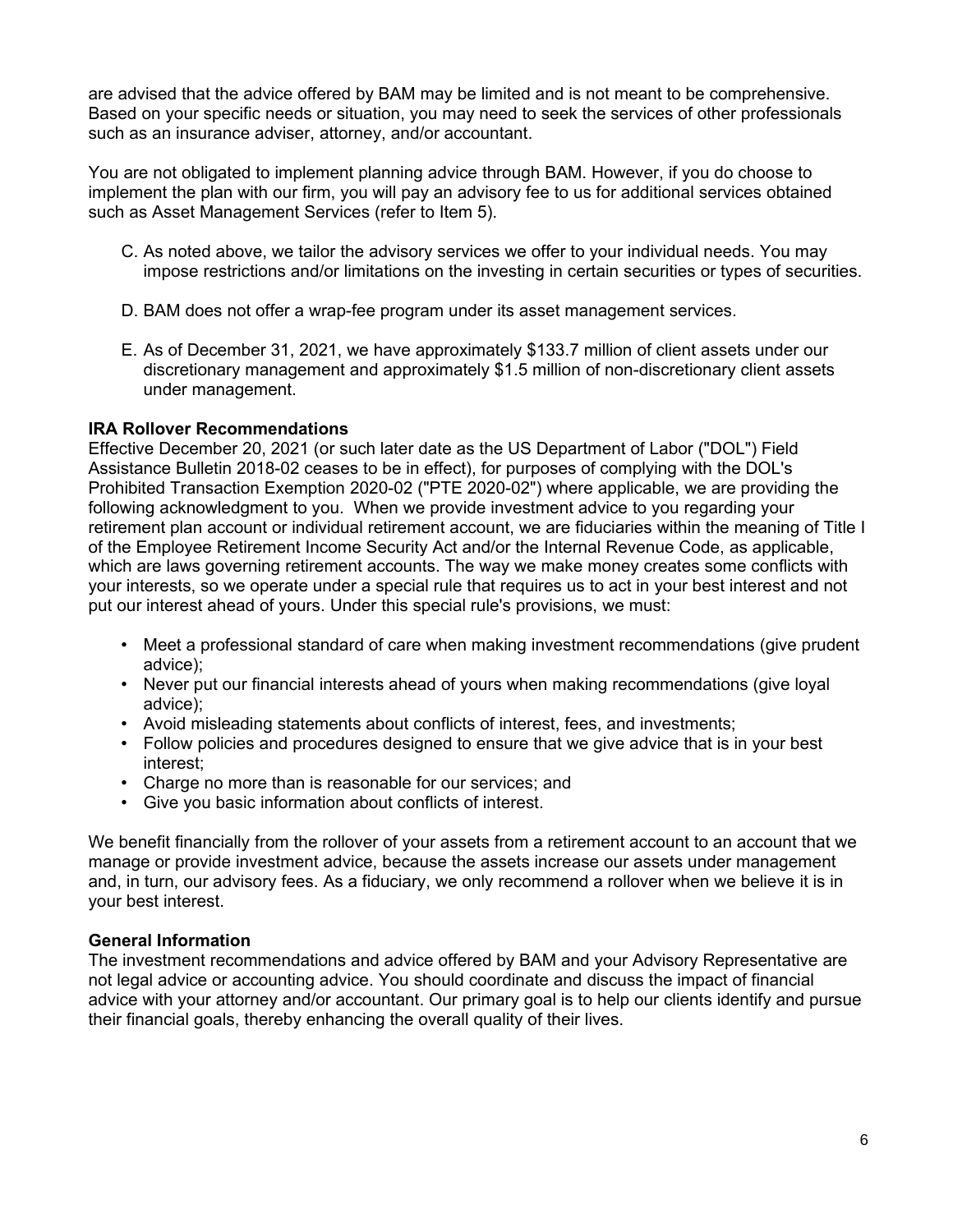## **Item 5 FEES AND COMPENSATION**

### **Asset Management Services**

A. Our fees are not negotiable and they are not based on a share of capital gains upon or capital appreciation of the funds or any portion of the funds in your account. The maximum annual amount a client would be charged using the BAM portfolios is 1.20%.\* The Fee Schedule is as follows:

| <b>Account Size</b> | Maximum Annual Fee (%) |
|---------------------|------------------------|
| First \$250,000     | 1.20%                  |
| Next \$250,000      | $ 0.65\%$              |
| Over \$500,000      | 10.50%                 |

\*Generally, the minimum investment required in the BAM Asset Management Program is \$50,000 and our minimum annual fee is per household is \$600. Please note: you will pay a higher percentage annual fee than the 1.20% referenced above if your household account balance is less than \$50,000. If your household has more than one portfolio under BAM's professional services, we will aggregate the values of your portfolios managed by BAM for the purposes of computing our management fee.

We sometimes make exceptions to our general fee schedule under certain circumstances (e.g., responsibilities involved, accounts or groups of accounts that are expected to have significant capital additions in the future, anticipated future earning capacity, related accounts, account composition, pre-existing client, account retention, pro bono activities, etc.).

You may make additional deposits or withdrawals from the account at any time, subject to BAM's right to terminate an account that falls below the minimum account size. Additional assets received into the account after it is opened will be charged a prorata fee based on the number of days remaining in the quarter. Withdrawals from the account after it is opened will result in a prorata credit based on the number of days remaining in the quarter. You may withdraw account assets, upon notice to BAM, subject to the usual and customary securities settlement procedures. No fee adjustments will be made for account appreciation or depreciation.

- B. The fees will be charged to and collected directly from your account early in the quarter, provided you have given BAM written authorization to debit the fee. You will be provided with an account statement from Schwab reflecting the deduction of the advisory fee as well as an invoice from BAM. If your account does not contain sufficient funds to pay the advisory fees, we have the limited authority to sell or redeem securities in sufficient amounts to pay advisory fees. Except for ERISA and IRA accounts, you may reimburse your account for advisory fees paid to BAM.
- C. In addition to the advisory fees above, you will pay transaction fees for securities transactions executed in your account in accordance with the custodian's transaction fee schedule. You may also pay fees for custodial services, account maintenance fees, and other fees associated with maintaining the account. These fees are not charged by BAM and are charged by the product, broker-dealer, or account custodian. BAM does not share in any portion of these fees. Additionally, you may pay your proportionate share of the fund's management and administrative fees and sales charges as well as the mutual fund adviser's fee of any mutual fund they purchase. These advisory fees are not shared with BAM and are compensation to the fund manager. You should read the mutual fund prospectus prior to investing.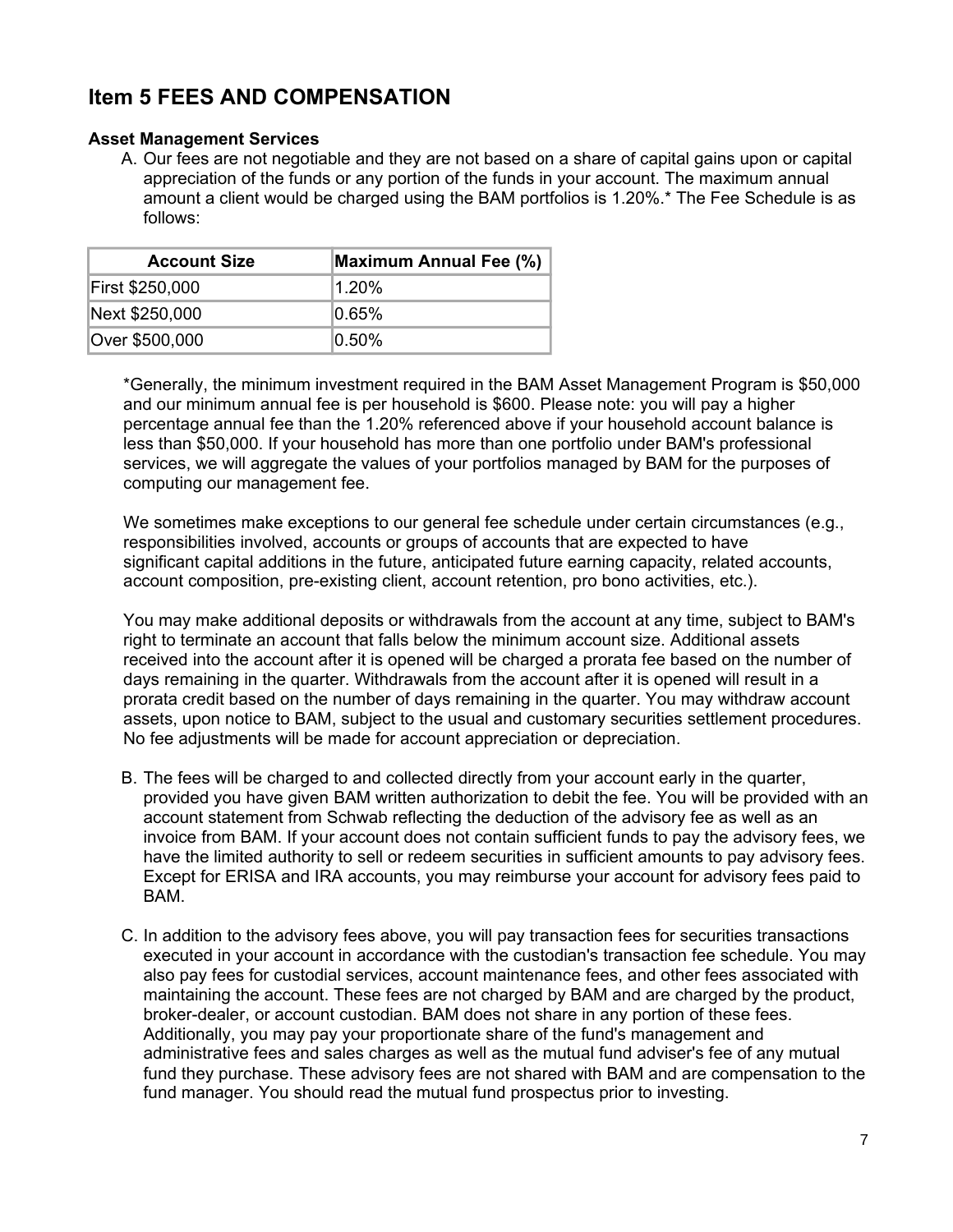D. Advisory fees will be charged in advance of the billing period. The billing period will be on a calendar quarterly basis (i.e., March 31, June 30, September 30, and December 31). The quarterly advisory fee will be based on the value of the account on the last day of the justcompleted quarter. If the account is established or closed during the middle of a quarter, you will pay a prorated portion of the advisory fee based on the number of days the account was under BAM's management.

### **Fee calculation example:**

*The quarterly fee is the client's account value (\$\$) at the end of the previous quarter multiplied by the annual fee divided by 4 (\$\$ x (annual fee/4)).*

When the account is first established, the initial fee will be calculated at the end of the initial billing period (i.e., quarter). The initial fee will be composed of a prorated fee for the just-completed quarter and a quarterly fee based on the upcoming quarter. The prorated fee will be based on the number of days remaining in the billing period and upon the account value as of the last day of the just completed quarter. The quarterly fee will be based on the value of the account at the end of the preceding quarter, adjusted for withdrawals from and additions to the account, prorated based on the remaining days in the quarter.

### **Fee calculation example:**

For an account that is established on March 15, the initial quarterly fee will be composed of a prorated fee based on 17 days in March in addition to the advanced quarterly fee for the billing period of April, May, and June.

• *Initial Fee = (Prorated fee for 3/15 - 3/31) + (Quarterly fee for April, May, June)* 

BAM may change the above fee schedule upon 30-days prior written notice to you.

E. Neither BAM nor any Advisory Representatives of BAM accept compensation for the sale of securities or other investment products, including asset-based sales charges or service fees from the sale of mutual funds.

BAM will provide investment advice on an hourly basis based on our consulting fee schedule.

#### *Termination Provisions*

You may terminate investment advisory services obtained from BAM, without penalty, upon verbal or written notice within 5 business days after entering into the advisory agreement with BAM. You will be responsible for any fees and charges incurred from third parties as a result of maintaining the account such as transaction fees for any securities transactions executed and account maintenance or custodial fees. Thereafter, you may terminate investment advisory services at any time with verbal or written notice to BAM. Any unearned, pre-paid fees will be refunded to you within 30 days.

#### **Financial Planning and Retirement Planning Services**

Planning services are included when we are providing investment advisory services on an ongoing basis. When contracted to provide only planning services, your fee will be based on an hourly fee schedule. Therefore, you may pay fees and/or commissions for additional services obtained, such as asset management, or products purchased, such as securities or insurance.

Planning fees are not negotiable and are charged in accordance with the following fee schedule: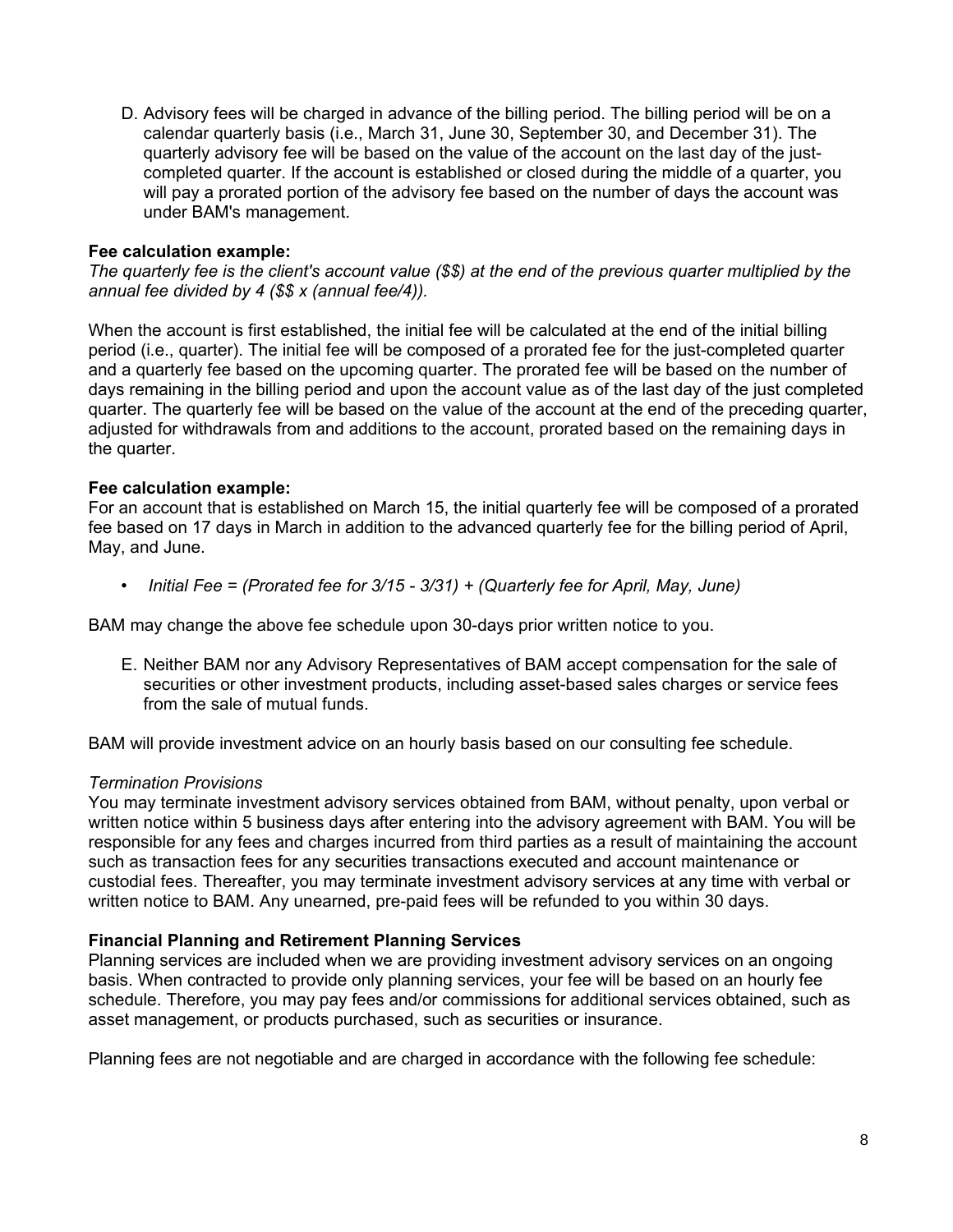\$250 per hour for CFP, \$185 per hour for Para-Planner, and \$90 per hour for Administrative Assistant. BAM bills in 6- to 15-minute increments and our fees are payable 50% upon signing our financial planning agreement, and the balance due upon your receipt of our invoice. We will provide you with an estimate of the total hours required to complete the plan. Once the plan is completed and presented to you, any balance will be collected. If the initial payment is more than the fee billed, a refund will be issued.

### *Termination Provisions*

You may terminate planning services obtained from BAM, without penalty, with verbal or written notice within 5 business days after entering into the advisory agreement with BAM. Thereafter, you may terminate planning services at any time with verbal or written notice to BAM. You will be responsible for any time spent by BAM providing advisory services or analyzing your situation.

## **Item 6 PERFORMANCE-BASED FEES AND SIDE-BY-SIDE MANAGEMENT**

BAM does not charge performance-based fees and therefore does not engage in side-by-side management.

## **Item 7 TYPES OF CLIENTS**

BAM's services are geared toward both high-net-worth individuals and non-high-net-worth individuals, trusts, estates, and pension and profit sharing plans.

Generally, the minimum investment required in the BAM Asset Management Program is \$50,000 and our minimum annual fee is per household is \$600.

Accounts below this minimum investment may be accepted on an individual basis at our discretion. Such circumstances may include, but not be limited to, (1) additional assets will soon be deposited or (2) the client has other accounts with BAM. You should be aware that performance may suffer due to difficulties with diversifying smaller accounts and that a lack of diversification can lead to greater portfolio risk. Performance of smaller accounts may vary from the performance of accounts with more dollars invested because fluctuations in the market may affect smaller accounts more.

### **Item 8 METHODS of ANALYSIS, INVESTMENT STRATEGIES, and RISK of LOSS**

A. BAM's investment committee makes decisions regarding portfolio changes and asset allocation. Our process assumes a minimum 3-year time frame; however, we continually test the overall portfolio risk over 1 year. Occasionally this forces changes in portfolio allocations based on a long-term horizon; however, most of the time it does not.

There are three primary steps to our asset allocation for our four model portfolio types:

- 1. We establish a base allocation for each portfolio type.
- 2. We shift the asset allocation away from the base allocation only when there are "fat-pitch" opportunities:
	- a. When one asset class is extremely undervalued relative to competing asset classes.
	- b. When cyclical or other factors do not significantly detract from the valuation story.
	- c. When long-term trends that we believe will have a major impact in defining the upcoming investment climate do not detract from the valuation story.
- 3. Finally, we use scenario analysis to test the portfolios' exposure to various downside risks.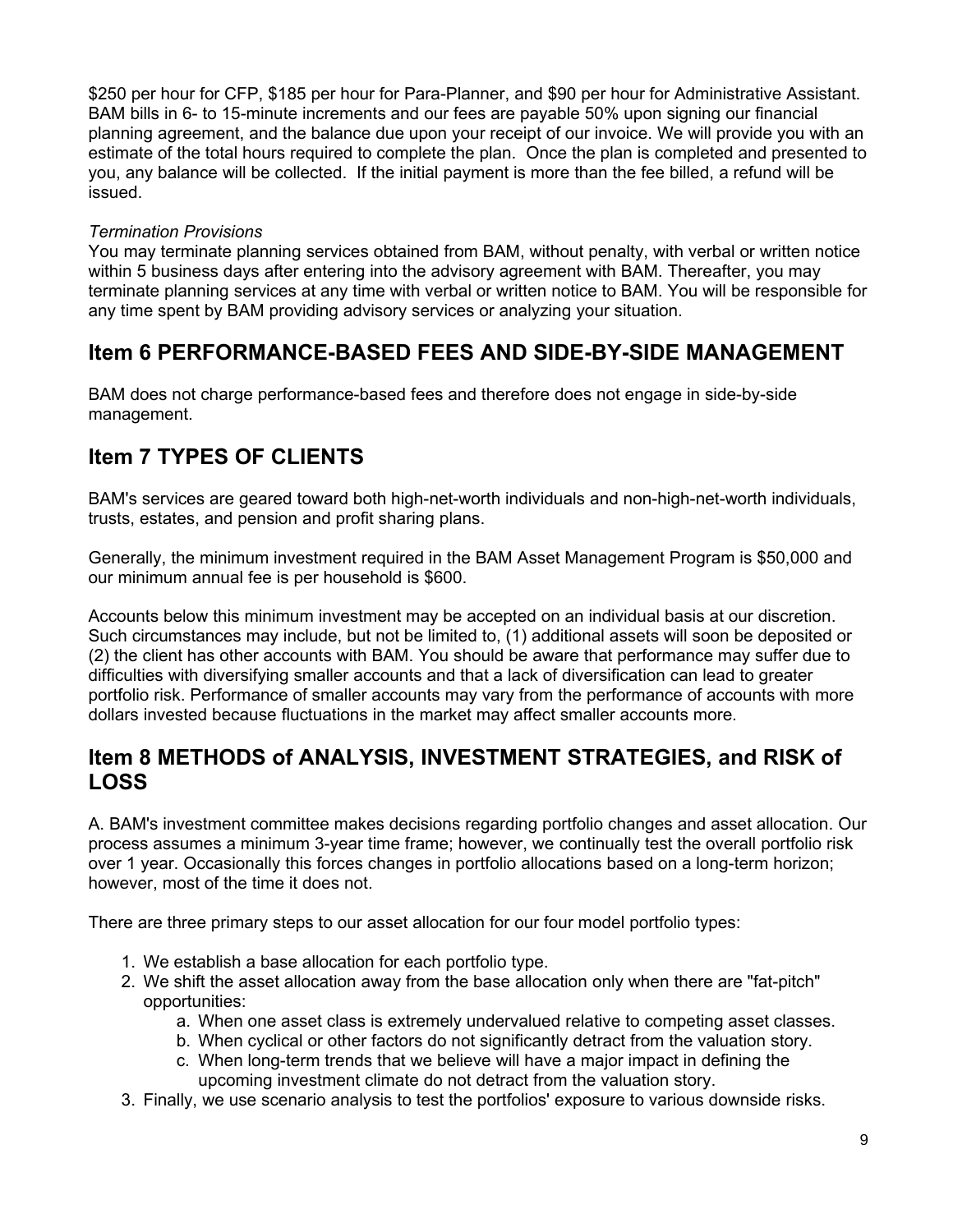B. We may use one or more of the following methods of analysis or investment strategies when providing investment advice to you:

**Fundamental Analysis** - involves analyzing individual companies and their industry groups, such as a company's financial statements, details regarding the company's product line, the experience and expertise of the company's management, and the outlook for the company and its industry. The resulting data is used to measure the true value of the company's stock compared to the current market value.

**Risk:** The risk of fundamental analysis is that information obtained may be incorrect and the analysis may not provide an accurate estimate of earnings, which may be the basis for a stock's value. If securities prices adjust rapidly to new information, utilizing fundamental analysis may not result in favorable performance.

**Modern Portfolio Theory** - a theory of investment which attempts to maximize portfolio expected return for a given amount of portfolio risk, or equivalently minimize risk for a given level of expected return, by carefully diversifying the proportions of various assets.

**Risk:** Market risk is that part of a security's risk that is common to all securities of the same general class (stocks and bonds) and thus cannot be eliminated by diversification.

**Long-Term Purchases** - securities purchased with the expectation that the value of those securities will grow over a relatively long period of time, generally greater than one year.

**Risk:** Using a long-term purchase strategy generally assumes the financial markets will go up in the long-term which may not be the case. There is also the risk that the segment of the market that you are invested in or perhaps just your particular investment will go down over time even if the overall financial markets advance. Purchasing investments long-term may create an opportunity cost - "locking-up" assets that may be better utilized in the short-term in other investments.

**Short-Term Purchases** - securities purchased with the expectation that they will be sold within a relatively short period of time, generally less than one year, to take advantage of the securities' shortterm price fluctuations.

**Risk:** Using a short-term purchase strategy generally assumes that we can predict how financial markets will perform in the short-term which may be very difficult and will incur a disproportionately higher amount of transaction costs compared to long-term trading. There are many factors that can affect financial market performance in the short-term (such as short-term interest rate changes, cyclical earnings announcements, etc.) but may have a smaller impact over longer periods of times.

**Option Writing** - a securities transaction that involves selling an option. An option is a contract that gives the buyer the right, but not the obligation, to buy or sell a particular security at a specified price on or before the expiration date of the option. When an investor sells a call option, he or she must deliver to the buyer a specified number of shares if the buyer exercises the option. When an investor sells a put option, he or she must pay the strike price per share if the buyer exercises the option, and will receive the specified number of shares. The option writer/seller receives a premium (the market price of the option at a particular time) in exchange for writing the option.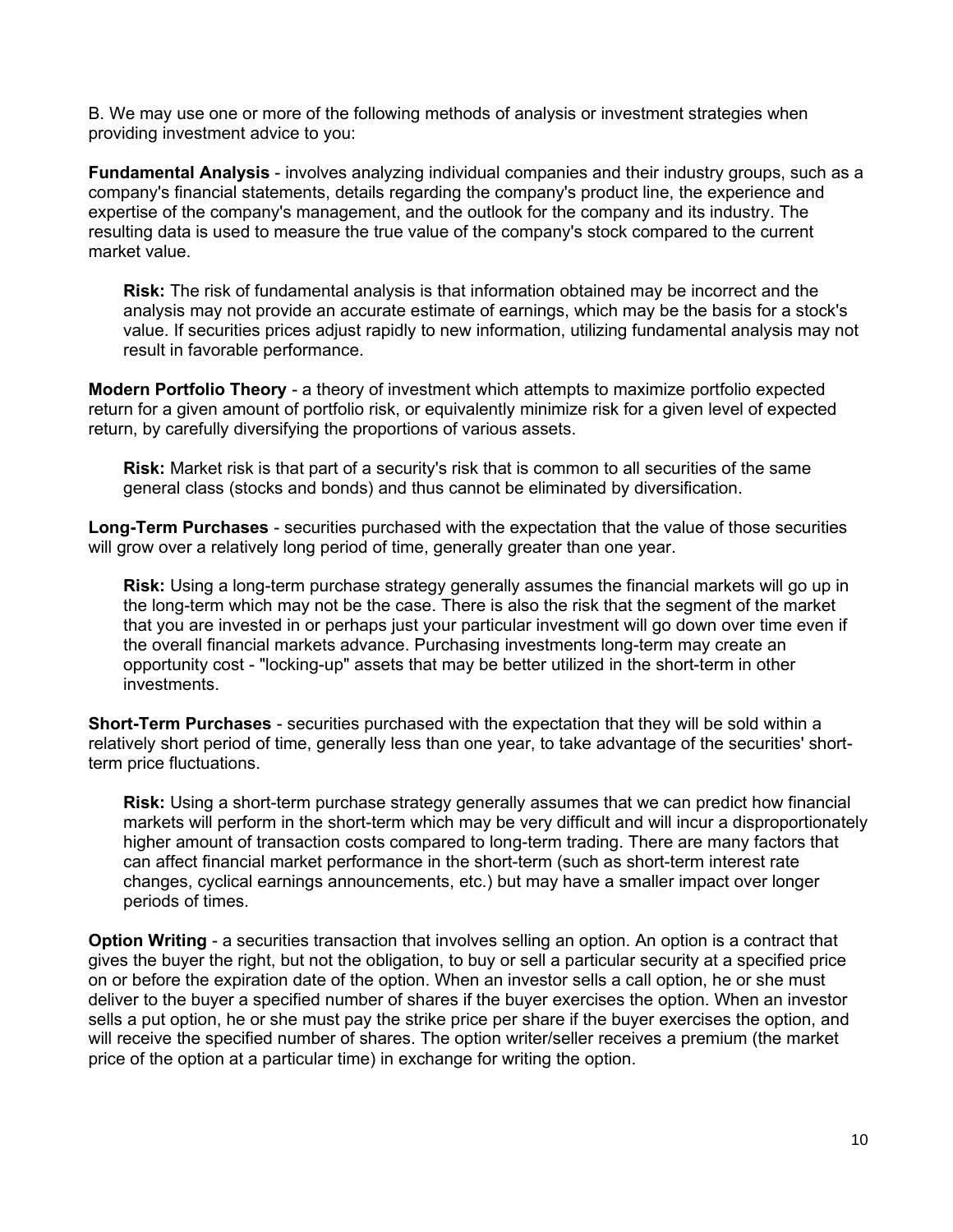**Risk:** Options are complex investments and can be very risky, especially if the investor does not own the underlying stock. In certain situations, an investor's risk can be unlimited.

**Trading** - We may use frequent trading (in general, selling securities within 30 days of purchasing the same securities) as an investment strategy when managing your account(s). Frequent trading is not a fundamental part of our overall investment strategy, but we may use this strategy occasionally when we determine that it is suitable given your stated investment objectives and tolerance for risk. This may include buying and selling securities frequently in an effort to capture significant market gains and avoid significant losses.

**Risk:** When a frequent trading policy is in effect, there is a risk that investment performance within your account may be negatively affected, particularly through increased brokerage and other transactional costs and taxes.

Our investment strategies and advice may vary depending upon each client's specific financial situation. As such, we determine investments and allocations based upon your predefined objectives, risk tolerance, time horizon, financial information, liquidity needs and other various suitability factors. Your restrictions and guidelines may affect the composition of your portfolio. **It is important that you notify us immediately with respect to any material changes to your financial circumstances, including for example, a change in your current or expected income level, tax circumstances, or employment status.**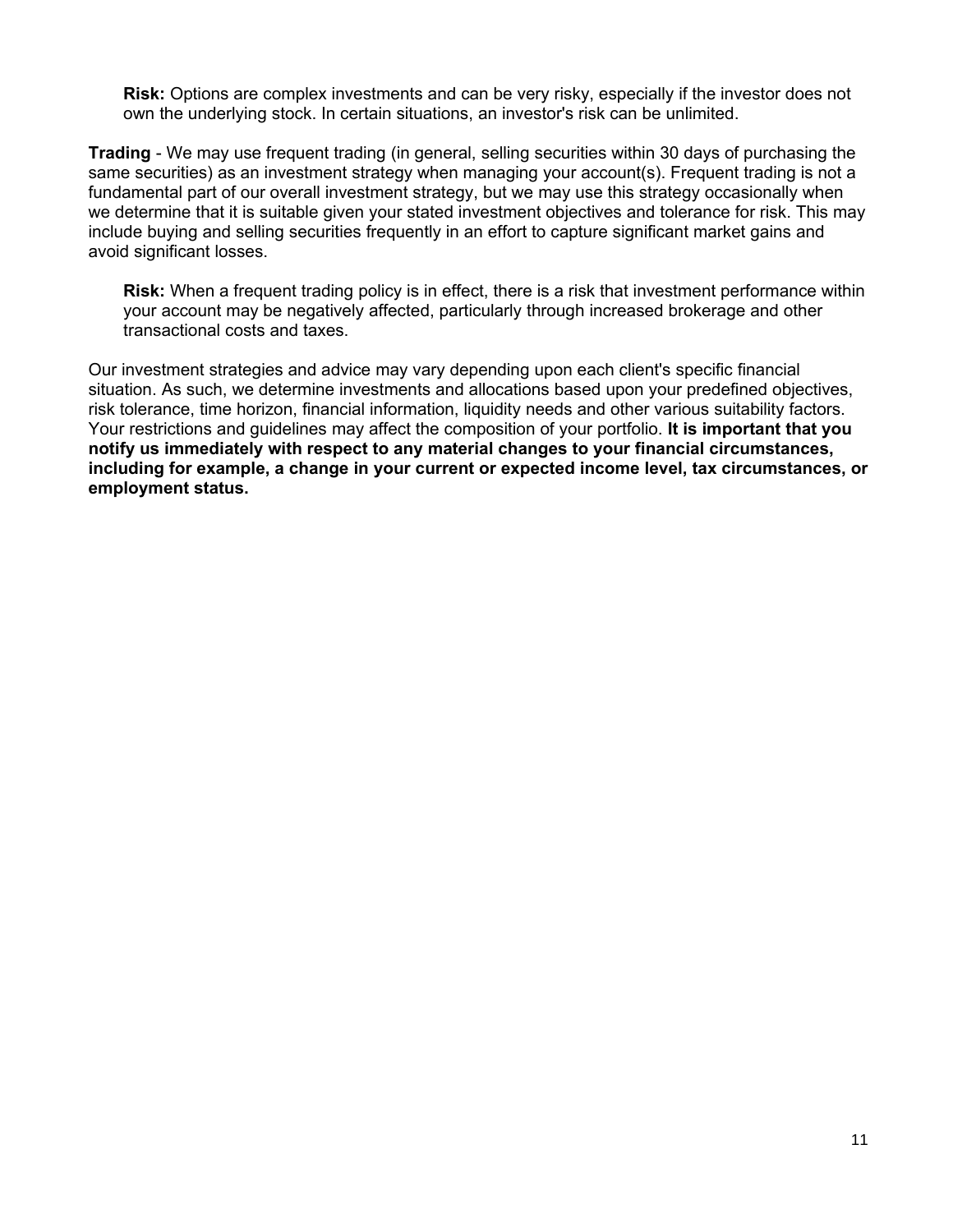### **Tax Considerations**

Our strategies and investments may have unique and significant tax implications. However, unless we specifically agree otherwise, and in writing, tax efficiency is not our primary consideration in the management of your assets. Regardless of your account size or any other factors, we strongly recommend that you consult with a tax professional regarding the investing of your assets.

Custodians and broker-dealers must report the cost basis of equities acquired in client accounts. Your custodian will default to the First-In First-Out ("FIFO") accounting method for calculating the cost basis of your investments. You are responsible for contacting your tax advisor to determine if this accounting method is the right choice for you. If your tax advisor believes another accounting method is more advantageous, provide written notice to our firm immediately and we will alert your account custodian of your individually selected accounting method. Decisions about cost basis accounting methods will need to be made before trades settle, as the cost basis method cannot be changed after settlement.

### **Risk of Loss**

Investing in securities involves risk of loss that you should be prepared to bear. We do not represent or guarantee that our services or methods of analysis can or will predict future results, successfully identify market tops or bottoms, or insulate clients from losses due to market corrections or declines. We cannot offer any guarantees or promises that your financial goals and objectives will be met. Past performance is in no way an indication of future performance.

### C. **Risk Considerations**

When evaluating risk, financial loss may be viewed differently by each client and may depend on many different risks, each of which may affect the probability and magnitude of any potential losses. The following risks may not be all-inclusive, but should be considered carefully by a prospective client before retaining our services.

Liquidity Risk: The risk of being unable to sell your investment at a fair price at a given time due to high volatility or lack of active liquid markets. You may receive a lower price or it may not be possible to sell the investment at all.

Credit Risk: Credit risk typically applies to debt investments such as corporate, municipal, and sovereign fixed income or bonds. A bond issuing entity can experience a credit event that could impair or erase the value of an issuer's securities held by a client.

Inflation and Interest Rate Risk: Security prices and portfolio returns will likely vary in response to changes in inflation and interest rates. Inflation causes the value of future dollars to be worth less and may reduce the purchasing power of a client's future interest payments and principal. Inflation also generally leads to higher interest rates which may cause the value of many types of fixed income investments to decline.

Horizon and Longevity Risk: The risk that your investment horizon is shortened because of an unforeseen event, for example, the loss of your job. This may force you to sell investments that you were expecting to hold for the long term. If you must sell at a time that the markets are down, you may lose money. Longevity Risk is the risk of outliving your savings. This risk is particularly relevant for people who are retired, or are nearing retirement.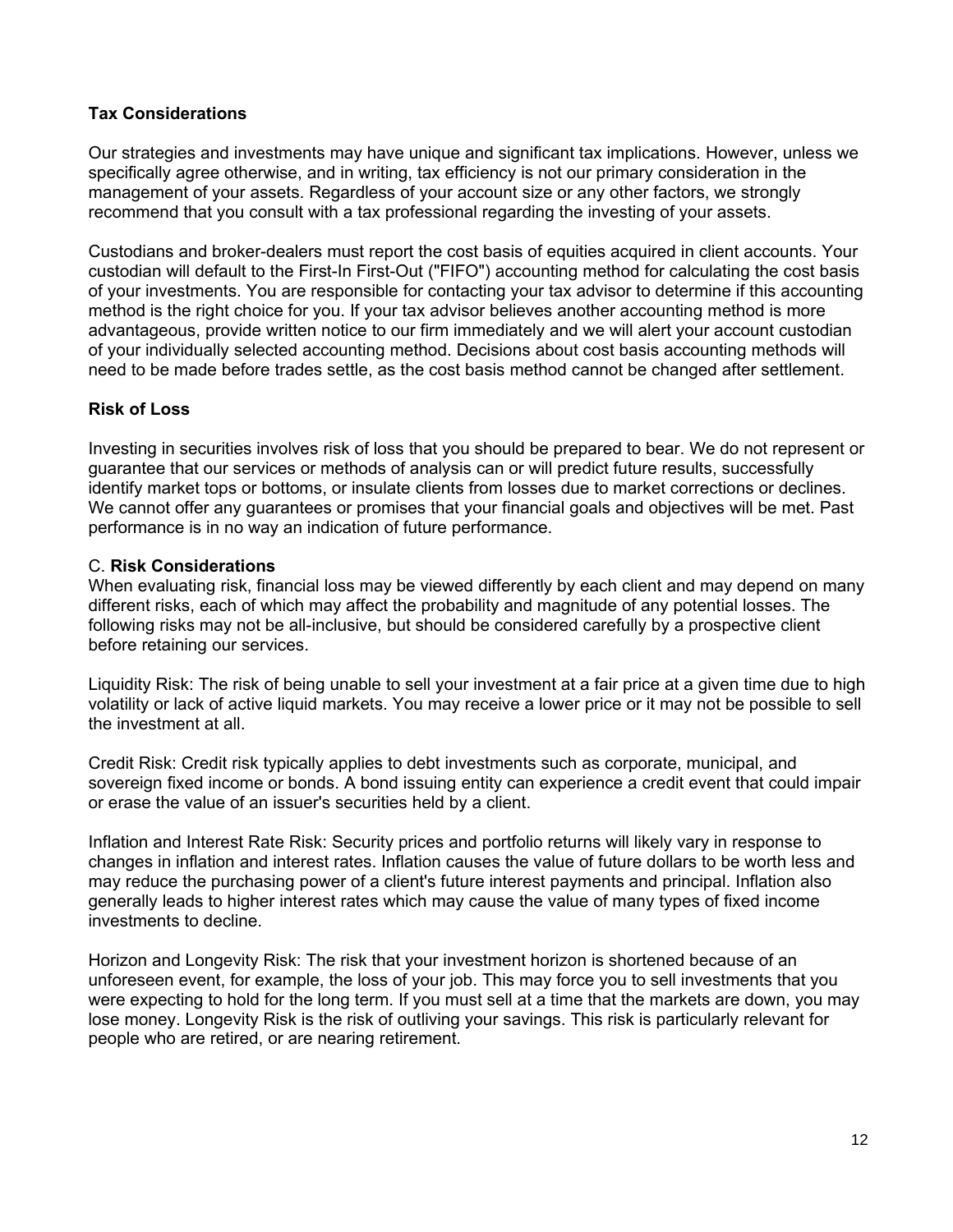### **Recommendation of Particular Types of Securities**

We recommend various types of securities and we do not primarily recommend one particular type of security over another since each client has different needs and different tolerance for risk. Each type of security has its own unique set of risks associated with it and it would not be possible to list here all of the specific risks of every type of investment. Even within the same type of investment, risks can vary widely. However, in very general terms, the higher the anticipated return of an investment, the higher the risk of loss associated with the investment. A description of the types of securities we may recommend to you and some of their inherent risks are provided below.

**Money Market Funds:** A money market fund is technically a security. The fund managers attempt to keep the share price constant at \$1/share. However, there is no guarantee that the share price will stay at \$1/share. If the share price goes down, you can lose some or all of your principal. The U.S. Securities and Exchange Commission ("SEC") notes that "While investor losses in money market funds have been rare, they are possible." In return for this risk, you should earn a greater return on your cash than you would expect from a Federal Deposit Insurance Corporation ("FDIC") insured savings account (money market funds are not FDIC insured). Next, money market fund rates are variable. In other words, you do not know how much you will earn on your investment next month. The rate could go up or go down. If it goes up, that may result in a positive outcome. However, if it goes down and you earn less than you expected to earn, you may end up needing more cash. A final risk you are taking with money market funds has to do with inflation. Because money market funds are considered to be safer than other investments like stocks, long-term average returns on money market funds tends to be less than long term average returns on riskier investments. Over long periods of time, inflation can eat away at your returns.

**Certificates of Deposit:** Certificates of deposit ("CD") are generally a safe type of investment since they are insured by the Federal Deposit Insurance Company ("FDIC") up to a certain amount. However, because the returns are generally low, there is risk that inflation outpaces the return of the CD. Certain CDs are traded in the marketplace and not purchased directly from a banking institution. In addition to trading risk, when CDs are purchased at a premium, the premium is not covered by the FDIC.

**Stocks:** There are numerous ways of measuring the risk of equity securities (also known simply as "equities" or "stock"). In very broad terms, the value of a stock depends on the financial health of the company issuing it. However, stock prices can be affected by many other factors including, but not limited to the class of stock (for example, preferred or common); the health of the market sector of the issuing company; and, the overall health of the economy. In general, larger, better established companies ("large cap") tend to be safer than smaller start-up companies ("small cap") are but the mere size of an issuer is not, by itself, an indicator of the safety of the investment.

**Mutual Funds and Exchange Traded Funds:** Mutual funds and exchange traded funds ("ETF") are professionally managed collective investment systems that pool money from many investors and invest in stocks, bonds, short-term money market instruments, other mutual funds, other securities, or any combination thereof. The fund will have a manager that trades the fund's investments in accordance with the fund's investment objective. While mutual funds and ETFs generally provide diversification, risks can be significantly increased if the fund is concentrated in a particular sector of the market, primarily invests in small cap or speculative companies, uses leverage (i.e., borrows money) to a significant degree, or concentrates in a particular type of security (i.e., equities) rather than balancing the fund with different types of securities. ETFs differ from mutual funds since they can be bought and sold throughout the day like stock and their price can fluctuate throughout the day. The returns on mutual funds and ETFs can be reduced by the costs to manage the funds. Also, while some mutual funds are "no load" and charge no fee to buy into, or sell out of, the fund, other types of mutual funds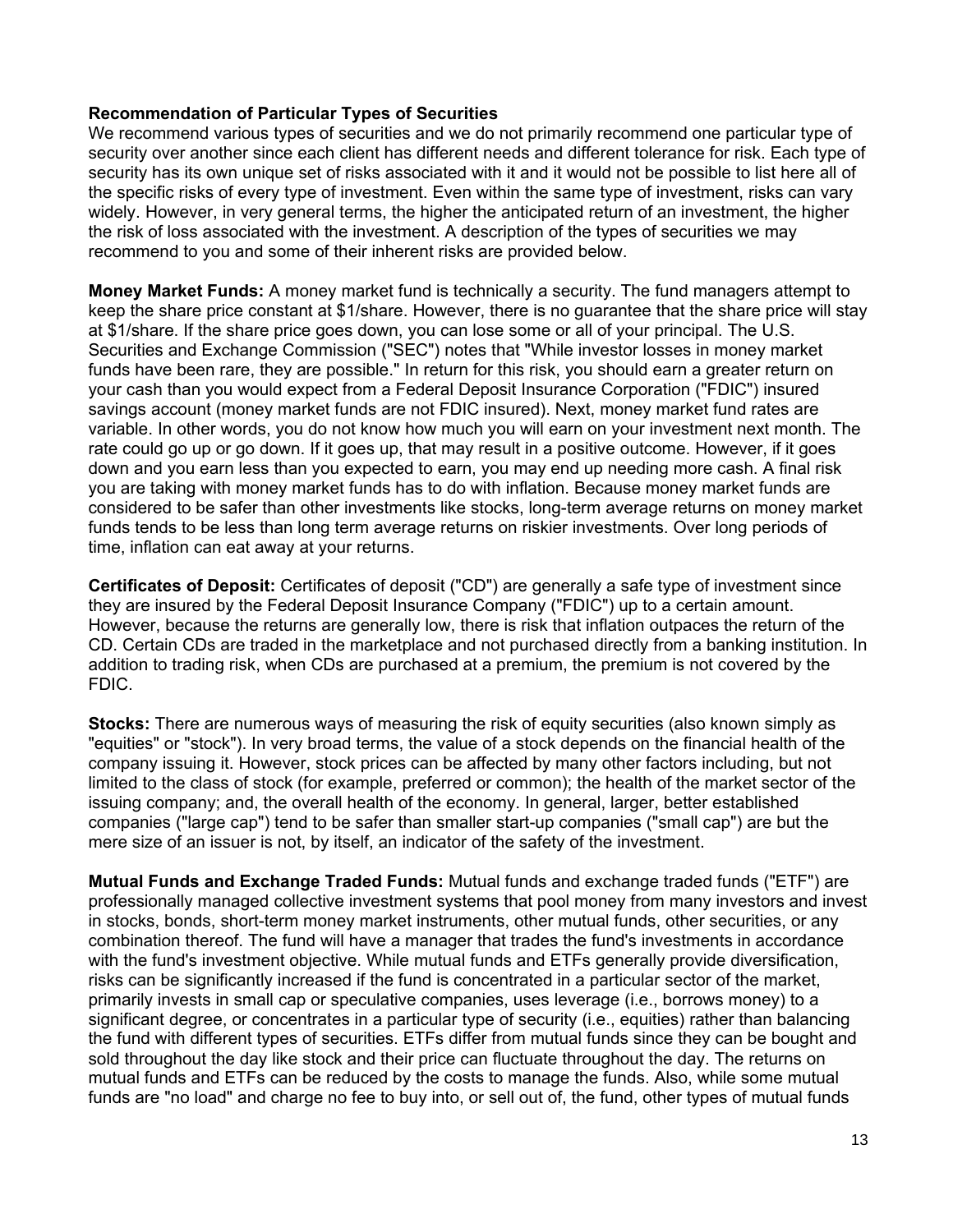do charge such fees which can also reduce returns. Mutual funds can also be "closed end" or "open end". So-called "open end" mutual funds continue to allow in new investors indefinitely whereas "closed end" funds have a fixed number of shares to sell which can limit their availability to new investors.

ETFs may have tracking error risks. For example, the ETF investment adviser may not be able to cause the ETF's performance to match that of its Underlying Index or other benchmark, which may negatively affect the ETF's performance. In addition, for leveraged and inverse ETFs that seek to track the performance of their Underlying Indices or benchmarks on a daily basis, mathematical compounding may prevent the ETF from correlating with performance of its benchmark. In addition, an ETF may not have investment exposure to all of the securities included in its Underlying Index, or its weighting of investment exposure to such securities may vary from that of the Underlying Index. Some ETFs may invest in securities or financial instruments that are not included in the Underlying Index, but which are expected to yield similar performance.

**Real Estate Investment Trust:** A real estate investment trust ("REIT") is a corporate entity which invests in real estate and/or engages in real estate financing. A REIT reduces or eliminates corporate income taxes. REITs can be publicly or privately held. Public REITs may be listed on public stock exchanges. REITs are required to declare 90% of their taxable income as dividends, but they actually pay dividends out of funds from operations, so cash flow has to be strong or the REIT must either dip into reserves, borrow to pay dividends, or distribute them in stock (which causes dilution). After 2012, the IRS stopped permitting stock dividends. Most REITs must refinance or erase large balloon debts periodically. The credit markets are no longer frozen, but banks are demanding, and getting, harsher terms to re-extend REIT debt. Some REITs may be forced to make secondary stock offerings to repay debt, which will lead to additional dilution of the stockholders. Fluctuations in the real estate market can affect the REIT's value and dividends.

**Options Contracts:** Options are complex securities that involve risks and are not suitable for everyone. Option trading can be speculative in nature and carry substantial risk of loss. It is generally recommended that you only invest in options with risk capital. An option is a contract that gives the buyer the right, but not the obligation, to buy or sell an underlying asset at a specific price on or before a certain date (the "expiration date"). The two types of options are calls and puts:

A call gives the holder the right to buy an asset at a certain price within a specific period of time. Calls are similar to having a long position on a stock. Buyers of calls hope that the stock will increase substantially before the option expires.

A put gives the holder the right to sell an asset at a certain price within a specific period of time. Puts are very similar to having a short position on a stock. Buyers of puts hope that the price of the stock will fall before the option expires.

Selling options is more complicated and can be even riskier.

The option trading risks pertaining to options buyers are:

- Risk of losing your entire investment in a relatively short period of time.
- The risk of losing your entire investment increases if, as expiration nears, the stock is below the strike price of the call (for a call option) or if the stock is higher than the strike price of the put (for a put option).
- European style options which do not have secondary markets on which to sell the options prior to expiration can only realize its value upon expiration.
- Specific exercise provisions of a specific option contract may create risks.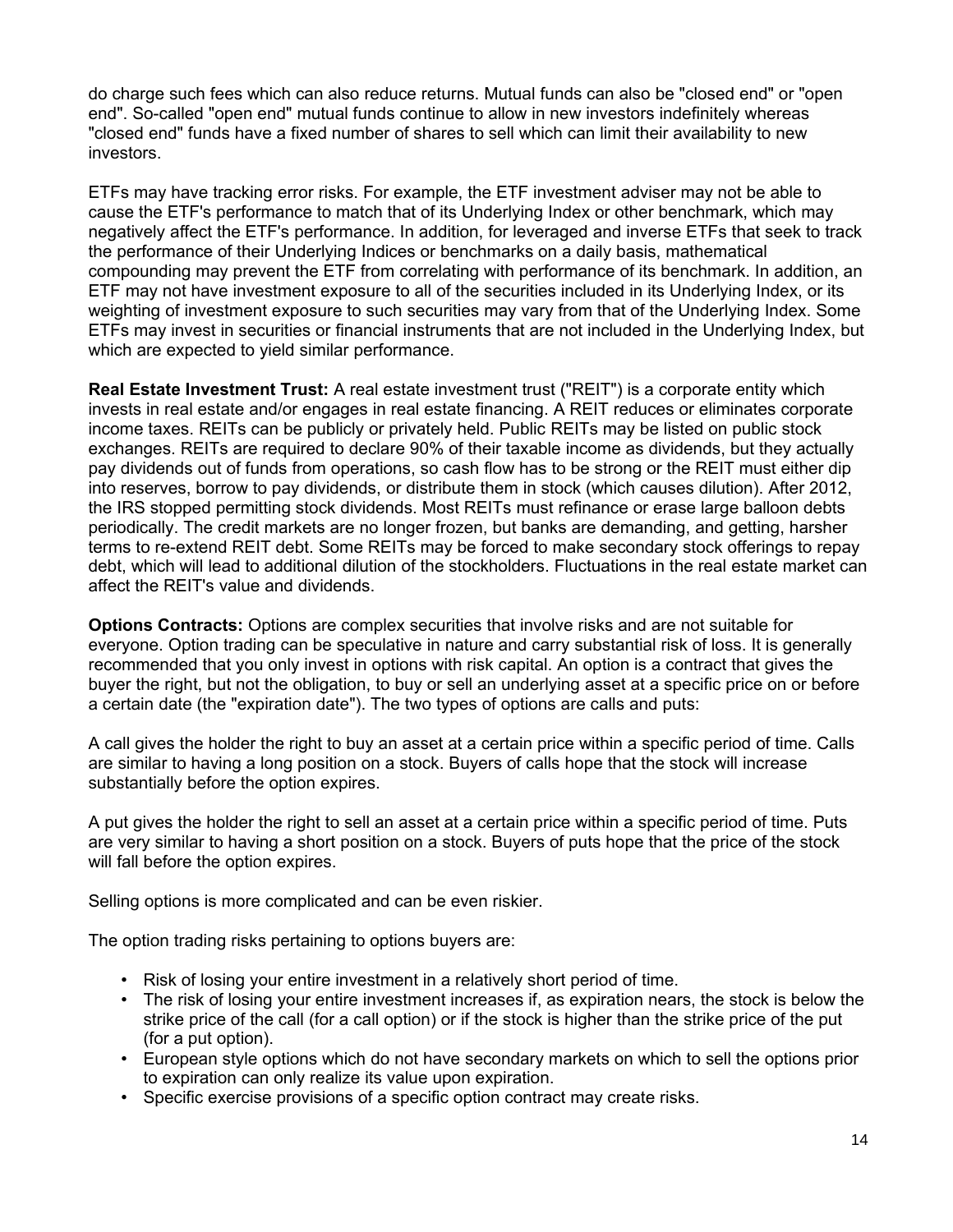• Regulatory agencies may impose exercise restrictions, which stops you from realizing value.

The option trading risks pertaining to options sellers are:

- Options sold may be exercised at any time before expiration.
- Covered Call traders forgo the right to profit when the underlying stock rises above the strike price of the call options sold and continues to risk a loss due to a decline in the underlying stock.
- Writers of Naked Calls risk unlimited losses if the underlying stock rises.
- Writers of Naked Puts risk unlimited losses if the underlying stock drops.
- Writers of naked positions run margin risks if the position goes into significant losses. Such risks may include liquidation by the broker.
- Writers of call options could lose more money than a short seller of that stock could on the same rise on that underlying stock. This is an example of how the leverage in options can work against the option trader.
- Writers of Naked Calls are obligated to deliver shares of the underlying stock if those call options are exercised.
- Call options can be exercised outside of market hours such that effective remedy actions cannot be performed by the writer of those options.
- Writers of stock options are obligated under the options that they sold even if a trading market is not available or that they are unable to perform a closing transaction.
- The value of the underlying stock may surge or ditch unexpectedly, leading to automatic exercises.

Other option trading risks are:

- The complexity of some option strategies is a significant risk on its own.
- Option trading exchanges or markets and option contracts themselves are open to changes at all times.
- Options markets have the right to halt the trading of any options, thus preventing investors from realizing value.
- Risk of erroneous reporting of exercise value.
- If an options brokerage firm goes insolvent, investors trading through that firm may be affected.
- Internationally traded options have special risks due to timing across borders.

Risks that are not specific to options trading include market risk, sector risk and individual stock risk. Option trading risks are closely related to stock risks, as stock options are a derivative of stocks.

### **Item 9 DISCIPLINARY INFORMATION**

There is no reportable disciplinary information for BAM or its management persons.

## **Item 10 OTHER FINANCIAL INDUSTRY ACTIVITIES and AFFILIATIONS**

A., B. BAM does not have a related person who is a: broker-dealer or other similar type of broker or dealer, investment company or other pooled investment vehicle, other investment adviser or financial planner, futures commission merchant or commodity pool operator, banking or thrift institution, accountant or accounting firm, lawyer or law firm, insurance company or agency, pension consultant, real estate broker or dealer, or sponsor or syndicator of a limited partnership.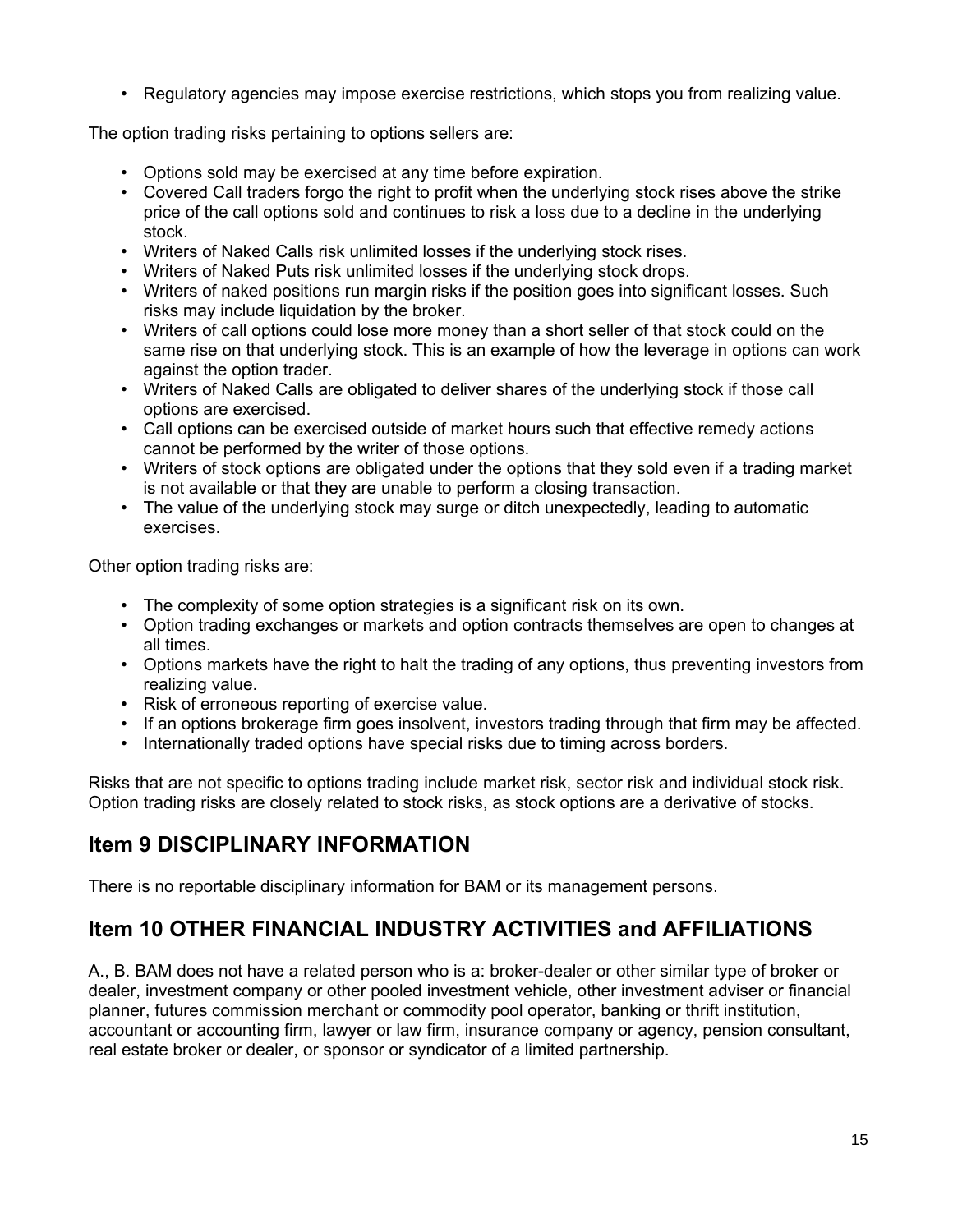C. BAM nor its management persons has a relationship with any of the following entities: brokerdealer, municipal securities dealer, or government securities broker-dealer, investment company or other pooled investment vehicle, other investment adviser or financial planner, futures commission merchant, commodity pool operator or commodity trading advisor, banking or thrift institution, accountant or accounting firm, lawyer or law firm, insurance company or agency, pension consultant, real estate broker or dealer or sponsor syndicator of limited partnerships. BAM and its Advisory Representatives are not actively engaged in any other financial industry entity.

D. BAM does not recommend the services of a Third-Party Investment Adviser.

## **Item 11 CODE of ETHICS, PARTICIPATION or INTEREST in CLIENT TRANSACTIONS, and PERSONAL TRADING**

### **Code of Ethics**

- A. BAM has a fiduciary duty to you to act in your best interest and always place your interests first and foremost. BAM takes seriously its compliance and regulatory obligations and requires all staff to comply with such rules and regulations as well as our policies and procedures. Further, we strive to handle your non-public information in such a way to protect information from falling into the hands of anyone who has no business reason to know such information. We provide you with our Privacy Policy, which details our procedures for handling your personal information. BAM maintains a Code of Ethics for its Advisory Representatives, supervised persons, and office staff. The Code of Ethics contains provisions for standards of business conduct to comply with Federal securities laws, personal securities reporting requirements, preapproval procedures for certain transactions, code violations reporting requirements, and safeguarding of material non-public information about your transactions. Further, our Code of Ethics establishes our firm's expectation for business conduct. A copy of our Code of Ethics will be provided to you upon request.
- B. Neither BAM nor its associated persons recommend to clients or buys or sells for client accounts any securities in which we have a material financial interest.
- C. BAM and its associated persons may buy or sell securities identical to those securities recommended to you. Therefore, BAM and/or its associated persons may have an interest or position in certain securities that are also recommended and bought or sold to you. They will not put their interests before your interest. Neither BAM nor any associated person may trade ahead of you or trade in such a way to obtain a better price for themselves than for you or other clients.
- D. BAM is required to maintain a list of all securities holdings for its associated persons and develop procedures to supervise the trading activities of associated persons who have knowledge of your transactions and their related family accounts at least quarterly. Further, associated persons are prohibited from trading on non-public information or sharing such information.

You have the right to decline to implement any investment recommendation. BAM and its associated persons are required to conduct their securities and investment advisory business in accordance with all applicable Federal and State securities regulations.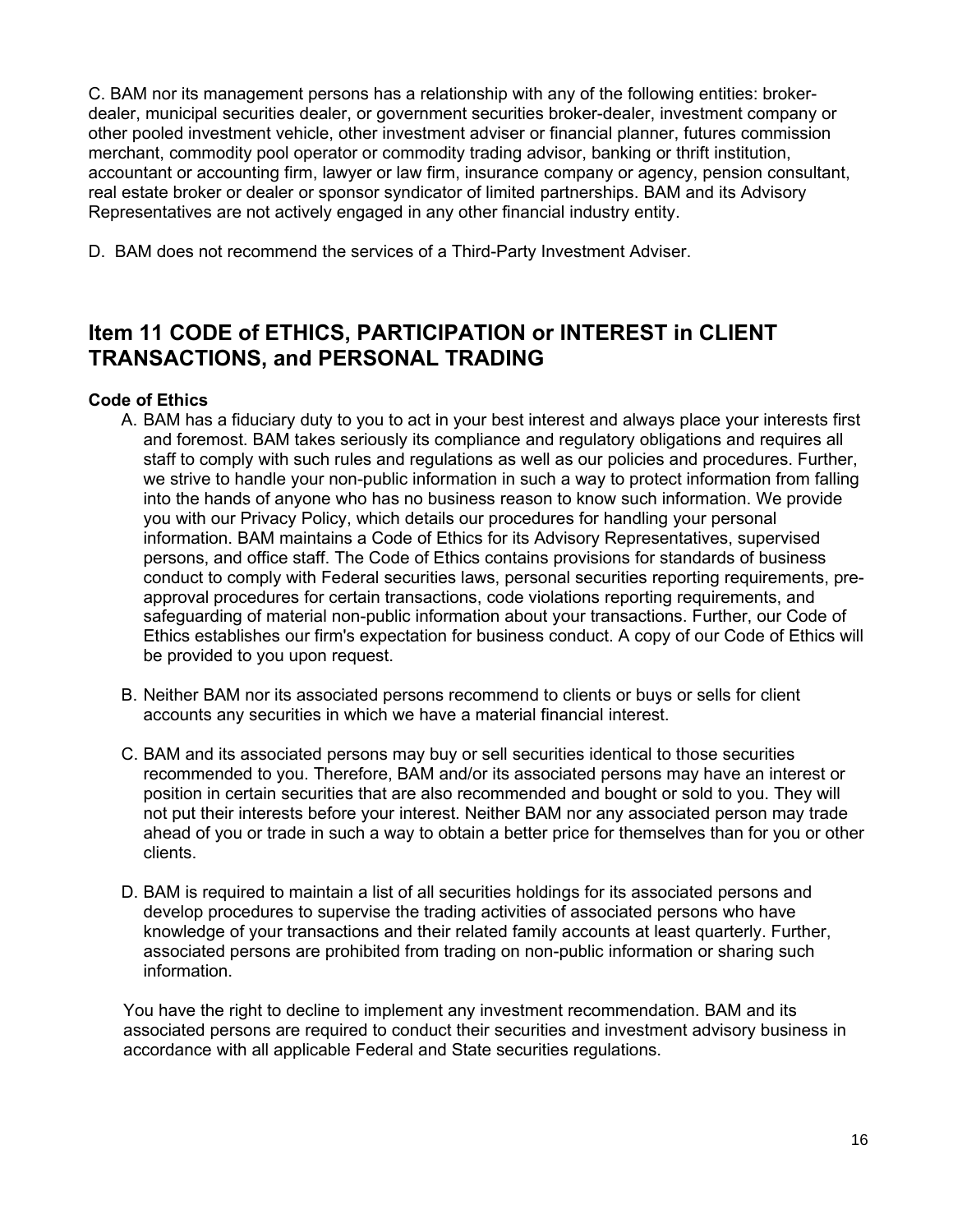## **Item 12 BROKERAGE PRACTICES**

A. Schwab provides BAM with access to its institutional trading and custody services, which are typically not available to Schwab retail investors. These services generally are available to independent investment advisers on an unsolicited basis, at no charge so long as a total of at least \$10 million of BAM's clients' assets are maintained in accounts at Schwab Institutional. There is no other contingency upon BAM committing to Schwab any specific amount of business (assets in custody or trading). Schwab's services include brokerage, custody, research, and access to mutual funds and other investments that are otherwise generally available only to institutional investors or would require a significantly higher minimum initial investment.

Schwab generally does not charge separately for custody of BAM's client accounts, but it is compensated by account holders through commissions or other transaction-related fees for securities trades that are executed through Schwab or that settle into Schwab accounts. Schwab does, however, charge an annual account service charge. Schwab is also compensated by earning interest on the uninvested cash in your account in Schwab's Cash Features Program.

Schwab makes available to BAM other products and services that benefit BAM but may not benefit you. Some of these other products and services assist BAM in managing and administering your accounts. These include software and other technology that provide access to your account data, such as trade confirmation and account statements; facilitate trade execution and allocation of aggregated trade orders for multiple client accounts; provide research, pricing information, and other market data; facilitate payment of our fees from your accounts; and assist us with back-office functions, recordkeeping, and client reporting. Many of these services generally may be used to service all or a substantial number of our client accounts. Schwab Institutional also makes available other services that are intended to help us manage and further develop our business enterprise. These services may include consulting, publications, and conferences on practice management, information technology, business succession, regulatory compliance, and marketing. In addition, Schwab may make available, arrange, and/or pay for these types of services by independent third parties. Schwab Institutional may discount or waive fees it would otherwise charge for some of these services or pay all or a part of the fees of a third party providing these services to BAM.

As a fiduciary we are required to act in your best interests; however, due to the account type your employing municipality has established requiring all accounts to be maintained with Schwab, this arrangement may cost you more money. For example, because we must execute trades at Schwab, you may pay higher commissions because we may not be able to aggregate orders to reduce transaction costs or you may receive less favorable prices. We have a handful of clients that are not required to establish accounts at Schwab. These are mostly family members or friends.

From time-to-time BAM may make an error in submitting a trade order on your behalf. When this occurs, we will place a correcting trade with Schwab. If an investment gain results from the correcting trade, the gain will remain in your account unless the same error involved other client accounts that should have received the gain, it is not permissible for you to retain the gain, or we confer with you and you decide to forego the gain (e.g., due to tax reasons). If the gain does not remain in your account, Schwab will donate the amount of any gain \$100 and over to charity. If a loss occurs greater than \$100, BAM will pay for the loss. Schwab will maintain the loss or gain (if such gain is not retained in your account) if it is under \$100 to minimize and offset its administrative time and expense. Generally, if related trade errors result in both gains and losses in your account, they may be netted.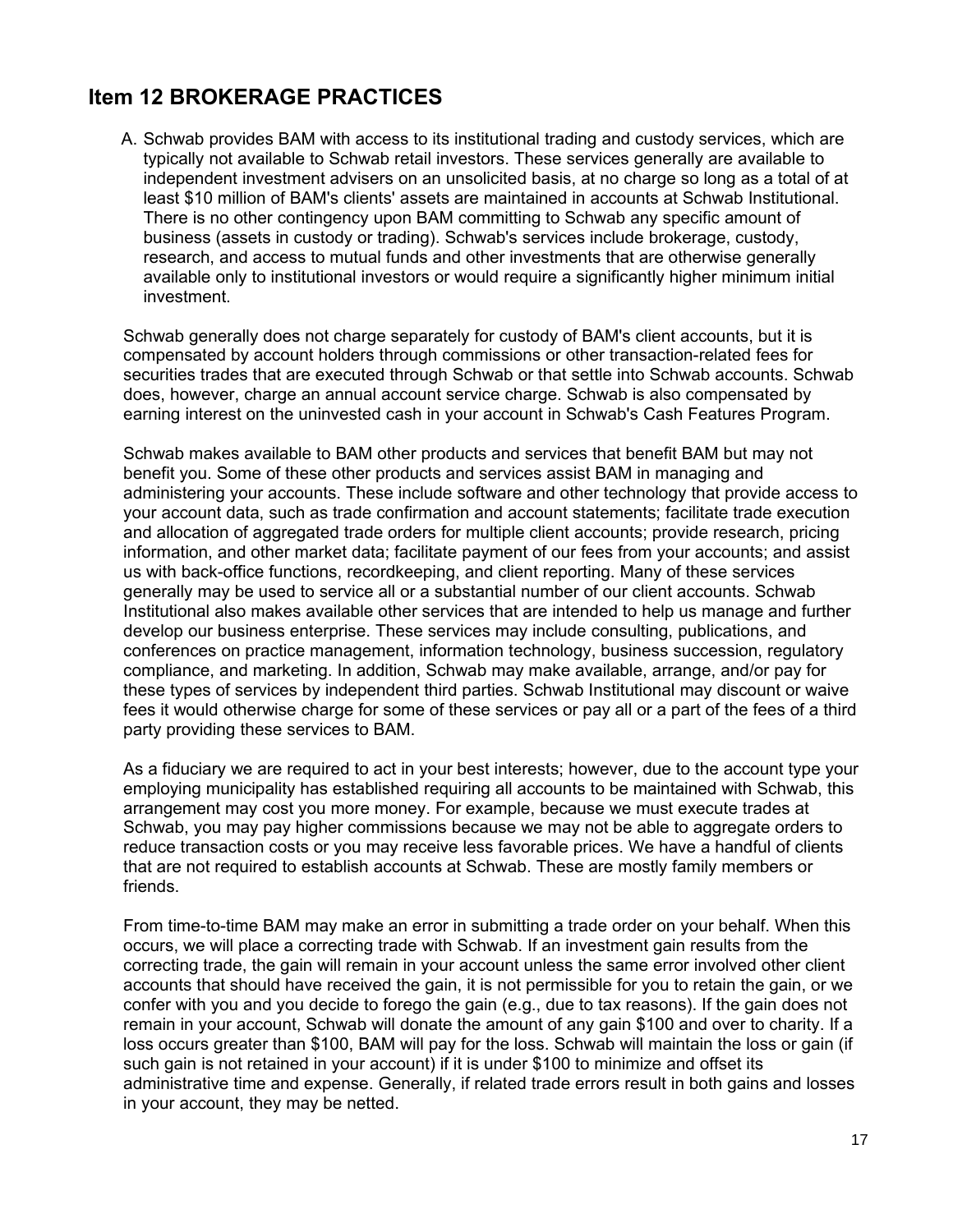B. We combine multiple orders for shares of the same securities purchased for discretionary advisory accounts we manage (this practice is commonly referred to as "aggregated trading"). We will then distribute a portion of the shares to participating accounts in a fair and equitable manner. Generally, participating accounts will pay a fixed transaction cost regardless of the number of shares transacted. In certain cases, each participating account pays an average price per share for all transactions and pays a proportionate share of all transaction costs on any given day. In the event an order is only partially filled, the shares will be allocated to participating accounts in a fair and equitable manner, typically in proportion to the size of each client's order. Accounts owned by our firm or persons associated with our firm may participate in aggregated trading with your accounts; however, they will not be given preferential treatment.

We do not aggregate trades for non-discretionary accounts. Accordingly, non-discretionary accounts may pay different costs than discretionary accounts pay. If you enter into nondiscretionary arrangements with our firm, we may not be able to buy and sell the same quantities of securities for you and you may pay higher commissions, fees, and/or transaction costs than clients who enter into discretionary arrangements with our firm.

### **Mutual Fund Share Classes**

Mutual funds are sold with different share classes, which carry different cost structures. Each available share class is described in the mutual fund's prospectus. When we purchase, or recommend the purchase of, mutual funds for a client, we select the share class that is deemed to be in the client's best interest, taking into consideration cost, tax implications, and other factors. When the fund is available for purchase at net asset value, we will purchase, or recommend the purchase of, the fund at net asset value. We also review the mutual funds held in accounts that come under our management to determine whether a more beneficial share class is available, considering cost, tax implications, and the impact of contingent deferred sales charges.

### **Item 13 REVIEW of ACCOUNTS**

- A. The underlying securities within the Asset Management Program accounts are continuously monitored. If you are participating in the Asset Management Program, we will attempt to contact you at least annually or as agreed by you and your Advisory Representative. You may request more frequent reviews and may set thresholds for triggering events that would cause a review to take place. You must notify your Advisory Representative promptly of any changes to your financial goals, objectives, or financial situation as such changes may require review of the portfolio allocation and recommendations for changes. Reviews are conducted by Advisory Representatives.
- B. Your Advisory Representative will monitor for changes or shifts in the economy, changes to the management and structure of a mutual fund or company in which your assets are invested, and market shifts and corrections.
- C. You will be provided statements at least quarterly direct from the account custodian. Additionally, you will receive confirmations directly from the account custodian of all transactions. Also, we provide a portfolio allocation report with your quarterly invoice. You should compare the portfolio allocation report with statements received direct from the account custodian. If there is any discrepancy, the account custodian's report will prevail.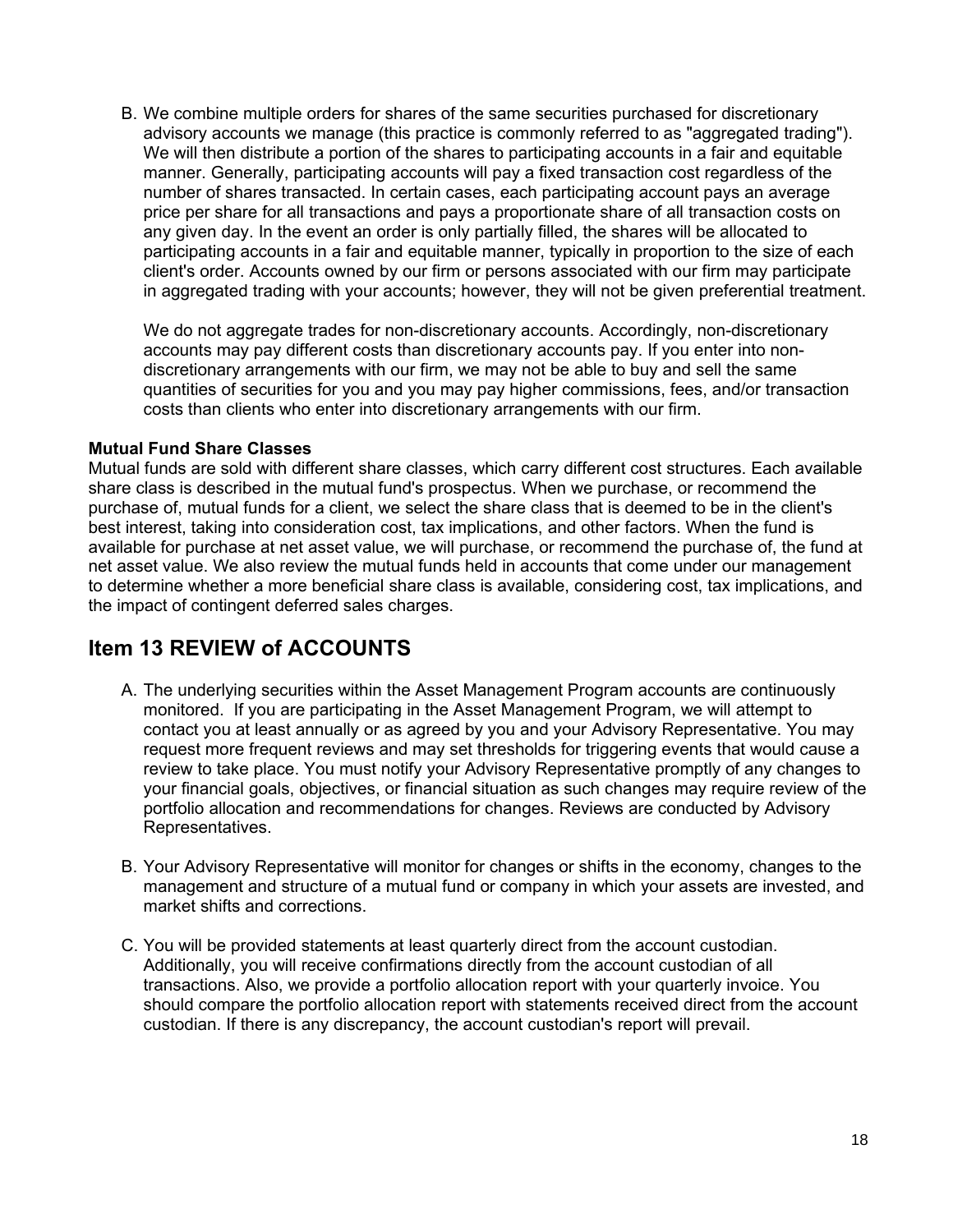If you are participating in Financial Retirement Planning Services or BAM's hourly investment advisory services, you will not receive regular reviews. BAM recommends you have at least an annual review and update to any plans. However, the time and frequency of the reviews is solely your decision. Other than the initial plan or analysis, there will be no other reports issued.

## **Item 14 CLIENT REFERRALS and OTHER COMPENSATION**

A. Product vendors recommended by BAM may provide monetary and non-monetary assistance with client events and/or providing educational tools and resources. We do not select products as a result of any monetary or non-monetary assistance. The selection of product that is most appropriate for the client is first and foremost. BAM's due diligence of a product does not take into consideration any assistance it may receive. Although the receipt of products or services is a benefit for you and us, it also presents a conflict of interest.

Additionally, Advisory Representatives are provided with the opportunity to attend training or education conferences. Such conferences include the payment or reimbursement of travel, meals, and lodging expenses for attendees. Payment/reimbursement of expenses is not contingent upon sales targets or contests, but rather on total assets managed on the platform. This creates conflicts of interest as it provides an incentive to recommend programs that provide us with the above referenced opportunities over those that do not.

To mitigate the conflict of interest, we notify you of the conflict. We inform you that you are free to consult other financial professionals. We are bound by our Code of Ethics to act in an ethical manner.

B. We do not compensate any person or entity for referring business to BAM.

## **Item 15 CUSTODY**

BAM does not have physical custody of any client funds or securities. However, under government regulations, we are deemed to have constructive custody of your assets if you authorize us to instruct your custodian to deduct our advisory fees directly from your account. Your custodian maintains the actual custody of your assets. You will receive account statements directly from your custodian at least quarterly. They will be sent to the email or postal mailing address you provided to them. You should carefully review those statements promptly when you receive them. As noted under Item 13C above, you should compare the portfolio allocation report we provide you with your Schwab statement. Please see Item 5 for more information regarding the deduction of advisory fees from client accounts.

### **Wire Transfer and/or Standing Letter of Authorization**

When requested, our firm, or Advisory Representatives, will effect wire transfers from client accounts to one or more third parties designated, in writing, by the client without obtaining written client consent for each separate, individual transaction, as long as the client has provided us with written authorization to do so. Such written authorization is known as a Standing Letter of Authorization. An adviser with authority to conduct such third party wire transfers has access to the client's assets, and therefore has custody of the client's assets in any related accounts.

However, we do not have to obtain a surprise annual audit, as we otherwise would be required to by reason of having custody, as long as the following criteria are met:

- 1. You provide a written, signed instruction to the qualified custodian that includes the third party's name and address or account number at a custodian;
- 2. You authorize us in writing to direct transfers to the third party either on a specified schedule or from time to time;
- 3. Your qualified custodian verifies your authorization (e.g., signature review) and provides a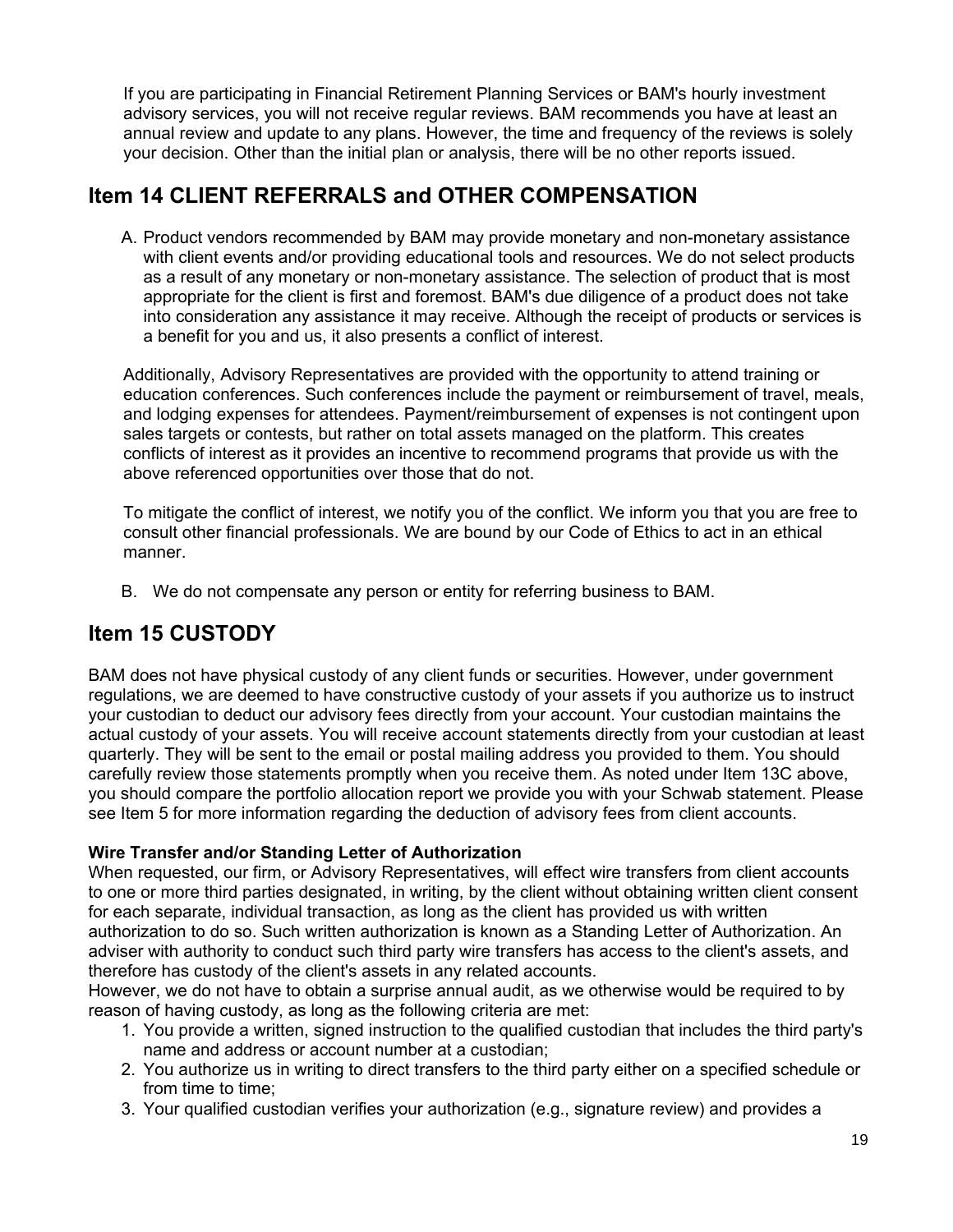transfer of funds notice to you promptly after each transfer;

- 4. You can terminate or change the instruction;
- 5. We have no authority or ability to designate or change the identity of the third party, the address, or any other information about the third party;
- 6. We maintain records showing that the third party is not a related party to us nor located at the same address as us; and
- 7. Your qualified custodian sends you, in writing, an initial notice confirming the instruction and an annual notice reconfirming the instruction.

Should we engage in any third party standing letters of authorization, BAM will comply with the conditions of the safe harbor provisions and is therefore exempt from the annual surprise exam requirement for Advisers that have custody.

## **Item 16 INVESTMENT DISCRETION**

You may grant BAM authorization to manage your account on a discretionary basis. You will grant such authority to BAM by execution of the advisory agreement. You may terminate the discretionary authorization at any time by giving us verbal or written notice.

Additionally, you are advised that:

- 1. You may set parameters with respect to when your account should be rebalanced and set trading restrictions or limitations.
- 2. Your written consent is required to establish any mutual fund, variable annuity, or brokerage account.

## **Item 17 VOTING CLIENT SECURITIES**

BAM does not vote your securities. Unless you suppress proxies, securities proxies will be sent directly to you by the account custodian or transfer agent. You may contact your Advisory Representative about questions you may have and opinions on how to vote the proxies. However, the voting and how you vote the proxies is solely your decision.

### **Item 18 FINANCIAL INFORMATION**

- A. BAM will not require you to prepay more than \$1,200 and 6 or more months in advance of receiving the advisory service; therefore, a balance sheet is not required to be attached.
- B. BAM is financially stable. There is no financial condition that is likely to impair our ability to meet our contract actual commitment to you or any other client.
- C. Neither BAM nor any of its Advisory Representatives has ever been the subject of a bankruptcy petition.

### **Item 19 REQUIREMENTS for STATE-REGISTERED ADVISERS**

We are a federally registered investment adviser; therefore, we are not required to respond to this item.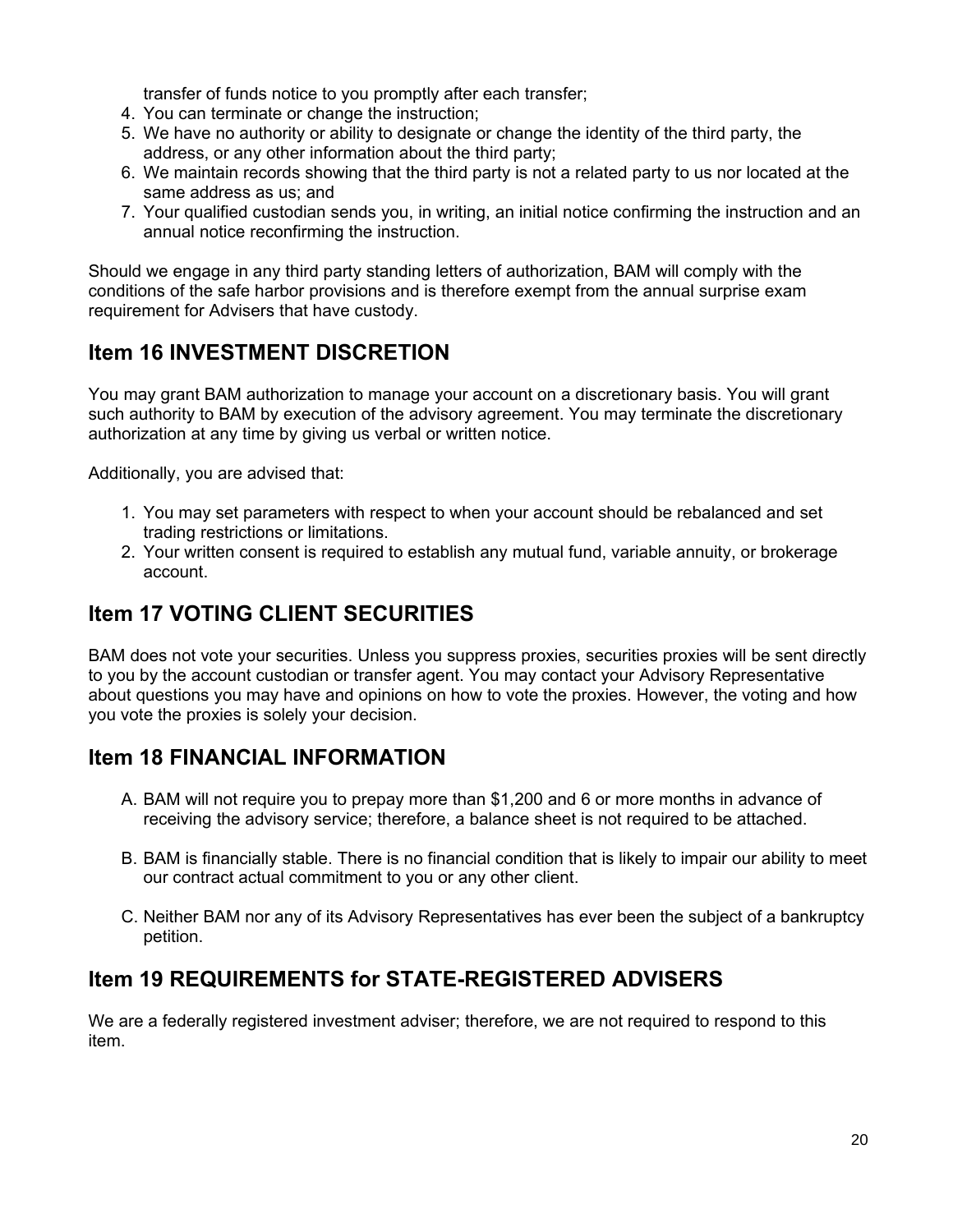# **Item 20 ADDITIONAL INFORMATION**

### **Trade Errors**

In the event a trading error occurs in your account, our policy is to restore your account to the position it should have been in had the trading error not occurred. Depending on the circumstances, corrective actions may include canceling the trade, adjusting an allocation, and/or reimbursing the account.

### **Class Action Lawsuits**

We do not determine if securities held by you are the subject of a class action lawsuit or whether you are eligible to participate in class action settlements or litigation nor do we initiate or participate in litigation to recover damages on your behalf for injuries as a result of actions, misconduct, or negligence by issuers of securities held by you.

### **IRA Rollover Considerations**

As part of our investment advisory services to you, we may recommend that you withdraw the assets from your employer's retirement plan and roll the assets over to an individual retirement account ("IRA") that we will manage on your behalf. If you elect to roll the assets to an IRA that is subject to our management, we will charge you an asset based fee as set forth in the agreement you executed with our firm. This practice presents a conflict of interest because persons providing investment advice on our behalf have an incentive to recommend a rollover to you for the purpose of generating fee based compensation rather than solely based on your needs. You are under no obligation, contractually or otherwise, to complete the rollover. Moreover, if you do complete the rollover, you are under no obligation to have the assets in an IRA managed by our firm.

Many employers permit former employees to keep their retirement assets in their company plan. Also, current employees can sometimes move assets out of their company plan before they retire or change jobs. In determining whether to complete the rollover to an IRA, and to the extent the following options are available, you should consider the costs and benefits of:

- 1. Leaving the funds in your employer's (former employer's) plan.
- 2. Moving the funds to a new employer's retirement plan.
- 3. Cashing out and taking a taxable distribution from the plan.
- 4. Rolling the funds into an IRA rollover account.

Each of these options has advantages and disadvantages and before making a change we encourage you to speak with your CPA and/or tax attorney.

If you are considering rolling over your retirement funds to an IRA for us to manage here are a few points to consider before you do so:

- 1. Determine whether the investment options in your employer's retirement plan address your needs or whether you might want to consider other types of investments.
	- a. Employer retirement plans generally have a more limited investment menu than IRAs.
	- b. Employer retirement plans may have unique investment options not available to the public such as employer securities, or previously closed funds.
- 2. Your current plan may have lower fees than our fees.
	- a. If you are interested in investing only in mutual funds, you should understand the cost structure of the share classes available in your employer's retirement plan and how the costs of those share classes compare with those available in an IRA.
	- b. You should understand the various products and services you might take advantage of at an IRA provider and the potential costs of those products and services.
- 3. Our strategy may have higher risk than the option(s) provided to you in your plan.